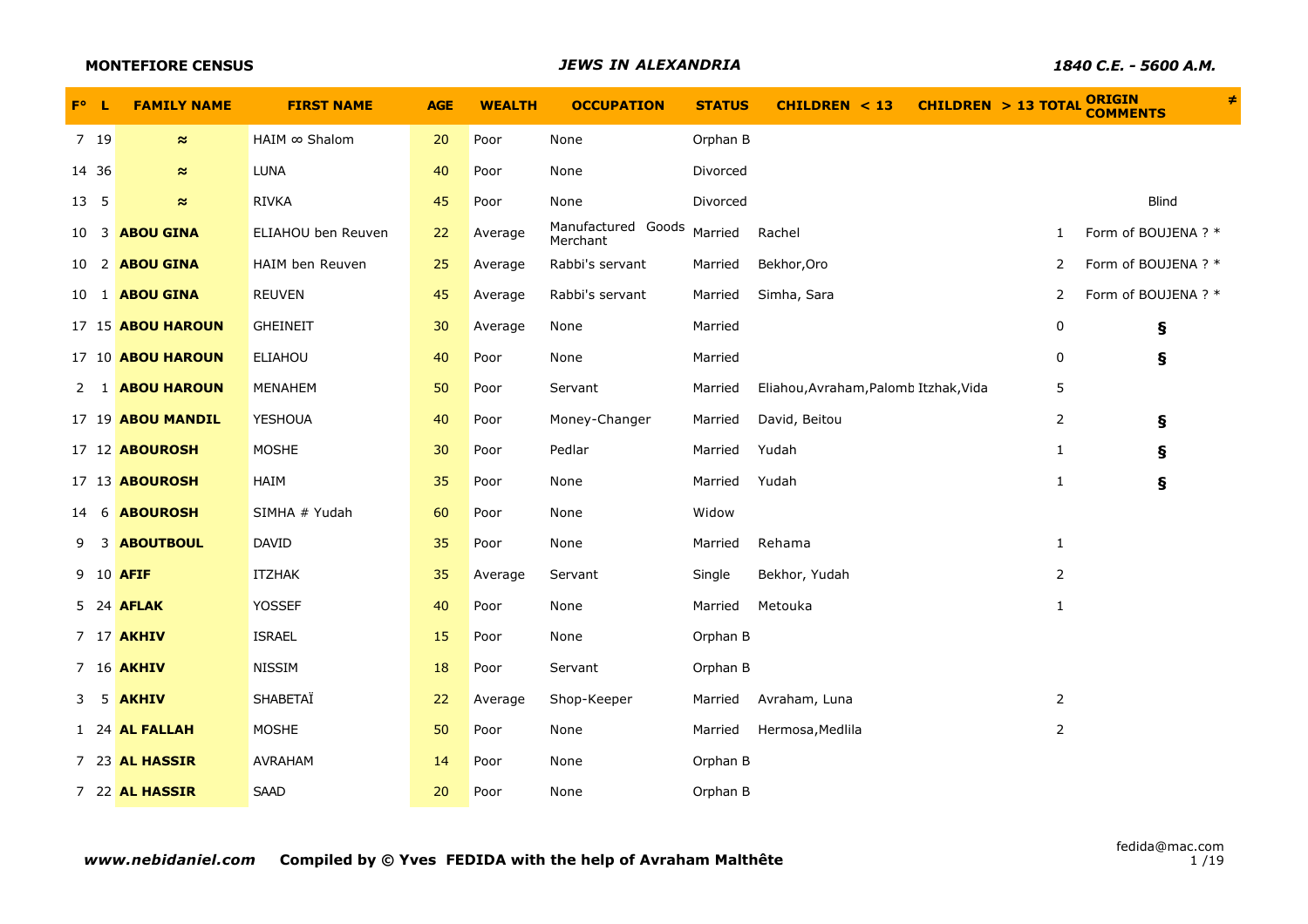|   | <b>MONTEFIORE CENSUS</b> |                     |                    |    |         | <b>JEWS IN ALEXANDRIA</b>              | 1840 C.E. - 5600 A.M. |                                            |              |                |                          |
|---|--------------------------|---------------------|--------------------|----|---------|----------------------------------------|-----------------------|--------------------------------------------|--------------|----------------|--------------------------|
|   |                          | 9 15 AL OUADICHE    | AVRAHAM            | 40 | Poor    | None                                   | Married               | Moshe, Haim                                |              | $\overline{2}$ |                          |
|   |                          | 1 23 AL OUADICHE    | YUDAH              | 42 | Poor    | Synagogue Shamash Married              |                       | Yossef                                     |              | $\mathbf{1}$   |                          |
|   |                          | 3 18 AL OUADICHE    | HAIM               | 55 | Poor    | None                                   | Married               | Shaoul, Vida,                              |              | 2              |                          |
|   |                          | 1 19 <b>ANAF</b>    | YUDAH              | 35 | Poor    | None                                   | Married               |                                            |              | 0              |                          |
|   |                          | 10 14 <b>ANAF</b>   | <b>SHEM TOV</b>    | 35 | Average | <b>Commission Agent</b>                | Married               | Yossef                                     |              | $\mathbf{1}$   |                          |
|   |                          | 14 15 <b>ANAF</b>   | SIMHA # Moshe      | 45 | Poor    | None                                   | Widow                 |                                            |              |                |                          |
|   |                          | 1 18 <b>ANAF</b>    | HAIM               | 70 | Poor    | None                                   | Married               |                                            | Sara, Sarina | 2              | Blind, ill since 2 years |
|   |                          | 10 17 <b>ARGI</b>   | HAIM               | 25 | Average | Manufactured Goods Married<br>Merchant |                       | Reina, Esther                              |              | $\overline{2}$ |                          |
|   | 3 7                      | <b>ARGI</b>         | <b>ELIAHOU</b>     | 30 | Average | Money-Changer                          | Married               | Rica, Reina                                |              | $\overline{2}$ |                          |
|   |                          | 10 16 <b>ARGI</b>   | BEKHOR ben Avraham | 30 | Average | Servant                                | Married               | Avraham, Consuel                           |              | 2              |                          |
|   |                          | 10 12 ARGI          | <b>MOSHE</b>       | 45 | Average | Banker                                 | Married               | Eliahou, Natan, Shmouel<br>Yudah, Rivka    | Haim         | 6              |                          |
|   |                          | 10 15 ARGI          | <b>AVRAHAM</b>     | 60 | Average | Interpreter to French<br>Consul        | Married               | Yossef, Yacov, Miriam                      | Eliahou      | $\overline{4}$ |                          |
| 3 | - 6                      | <b>ARGI</b>         | HAIM               | 70 | Average | Money-Changer                          | Married               | Shlomo                                     |              | 1              |                          |
|   |                          | 2 12 ARIPOL         | <b>DAVID</b>       | 25 | Poor    | None                                   | Married               | Rachel, Luna                               |              | 2              |                          |
|   |                          | 15 18 <b>ARIPOL</b> | YOSSEF ∞ Yom Tov   | 25 | Poor    | None                                   | Orphan B              |                                            |              |                |                          |
|   |                          | 2 11 ARIPOL         | YUDAH              | 35 | Poor    | Money-Changer                          | Married               | Luna, Rachel                               |              | $\overline{2}$ |                          |
|   |                          | 13 14 <b>ARIPOL</b> | LUNA# Yom Tov      | 40 | Poor    | None                                   | Widow                 |                                            |              |                |                          |
|   |                          | 9 14 <b>ASHER</b>   | YESHOUA            | 35 | Poor    | Donkey-Driver                          | Married               | Haim, Eliahou                              |              | 2              |                          |
|   |                          | 9 13 <b>ASHER</b>   | <b>MOSHE</b>       | 40 | Poor    | Tinker-Tin Pots                        | Married               | Shlomo, Eliahou                            |              | 2              |                          |
|   |                          | 17 34 <b>ASHER</b>  | <b>SHLOMO</b>      | 50 | Poor    | None                                   | Married               | Mercado                                    |              | 1              | ş                        |
|   |                          | 14 14 <b>ASHER</b>  | NEHAMA # Haim      | 60 | Poor    | None                                   | Widow                 |                                            |              |                |                          |
|   |                          | 17 7 ASHKENASI      | <b>MOSHE</b>       | 35 | Poor    | Money-Changer                          | Married               | Yossef, Rahel                              |              | 2              | ş                        |
|   |                          | 17 11 ASHKENASI     | <b>NISSIM</b>      | 50 | Poor    | Pedlar                                 | $\approx$             | Yossef, David, Haim,<br>Eliahou, Mordechaï |              | 5              | ş                        |
|   |                          | 14 27 ASHKENASI     | RACHEL # Shmouel   | 70 | Poor    | None                                   | Widow                 |                                            |              |                |                          |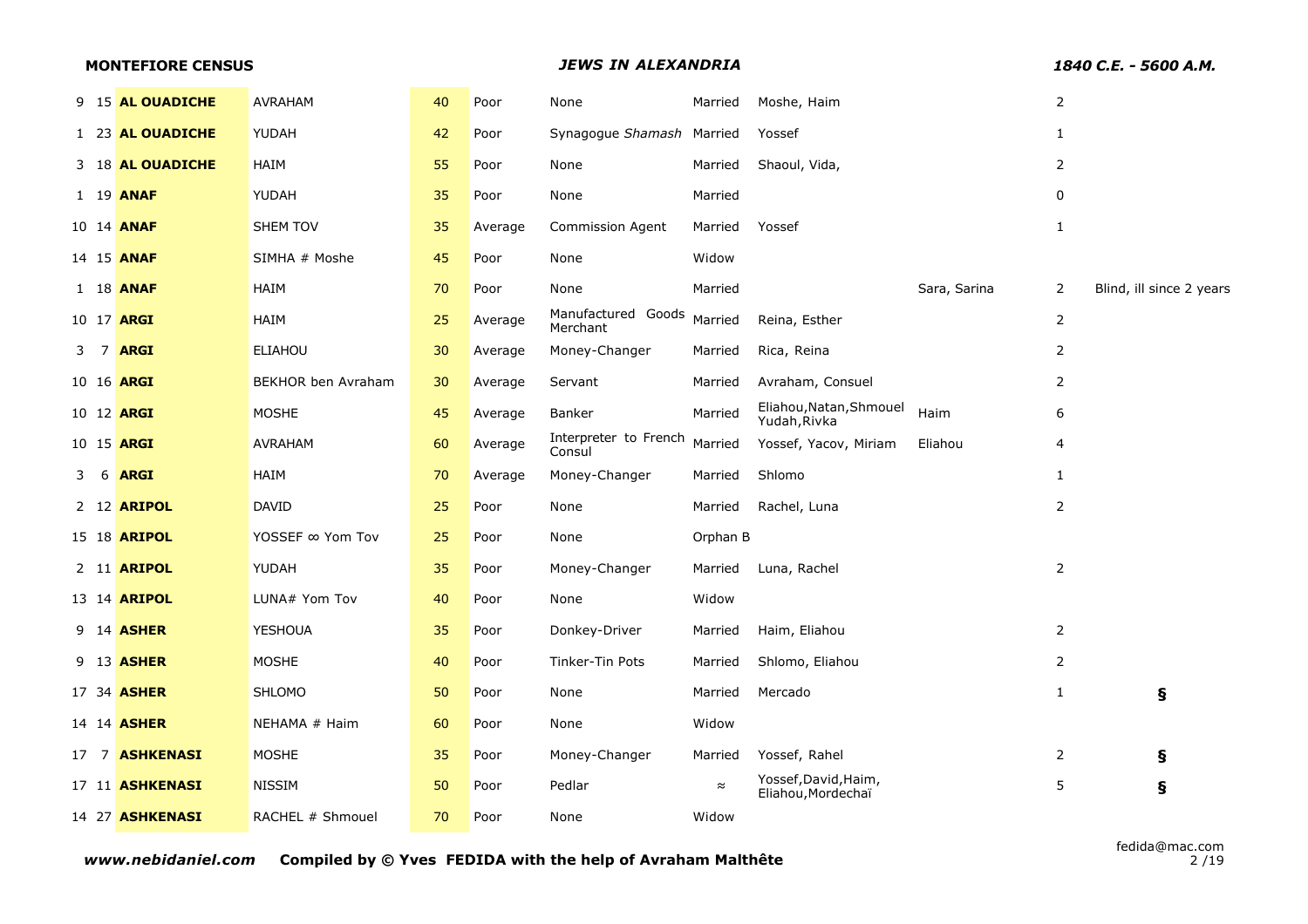|      | <b>MONTEFIORE CENSUS</b> |                          |                            |    | JEWS IN ALEXANDRIA |                                |          |                     | 1840 C.E. - 5600 A.M.                |              |                                                    |
|------|--------------------------|--------------------------|----------------------------|----|--------------------|--------------------------------|----------|---------------------|--------------------------------------|--------------|----------------------------------------------------|
|      |                          | 9 20 ASHKENAZI           | <b>RAPHAEL</b>             | 50 | Poor               | Servant                        | Married  |                     |                                      | 0            |                                                    |
|      |                          | 9 21 <b>ASHKENAZI *</b>  | HAIM ben Raphael *         | 25 | Poor               | None                           | Married  |                     |                                      | 0            |                                                    |
|      |                          | 14 20 <b>ATTIA</b>       | HANA #                     | 60 | Poor               | None                           | Widow    |                     |                                      |              |                                                    |
|      |                          | 9 25 <b>BABLI</b>        | <b>SALAH</b>               | 40 | Poor               | None                           | Single   |                     |                                      | $\mathbf 0$  |                                                    |
| 6    |                          | <b>BARDA see Broda</b>   |                            |    |                    |                                |          |                     |                                      |              |                                                    |
| 3    | 8                        | <b>BAROUKH</b>           | HAIM                       | 35 | Poor               | Money-Changer                  | Married  | Mordechai           |                                      | $\mathbf{1}$ |                                                    |
| 39   |                          | <b>BAROUKH</b>           | <b>AVRHAM</b>              | 35 | Poor               | Money-Changer                  | Married  | Mordechai           |                                      | $\mathbf{1}$ |                                                    |
|      |                          | 3 10 <b>BAROUKH</b>      | MENAHEM                    | 35 | Average            | <b>Commission Agent</b>        | Married  | Yacov               |                                      | $\mathbf{1}$ |                                                    |
|      |                          | 14 35 <b>BAROUKH</b>     | MAZAL # Eliahou            | 50 | Poor               | None                           | Widow    |                     |                                      |              |                                                    |
| 4 1  |                          | <b>BAROUKH</b>           | MORDECHAÏ                  | 65 | Poor               | None                           | Married  | Haim                | Yossef & Khalifa                     | 3            | <b>Blind</b>                                       |
|      |                          | 7 18 <b>BARZILAÏ</b>     | YOSSEF ∞ Nissim            | 15 | Poor               | None                           | Orphan B |                     |                                      |              |                                                    |
|      |                          | 14 40 <b>BELATRI</b>     | BUENA # Mordechaï          | 50 | Poor               | None                           | Widow    |                     |                                      |              |                                                    |
| 7    | -5                       | <b>BEN ARROYO</b>        | KALIMERA ∞ Shmouel         | 10 | Maintained None    |                                | Orphan G |                     |                                      |              | <b>NOTE 3</b>                                      |
| 7    | 4                        | <b>BEN ARROYO</b>        | LUNA ∞ Shmouel             | 12 | Maintained None    |                                | Orphan G |                     |                                      |              | <b>NOTE 3</b>                                      |
| 10 9 |                          | <b>BEN ARROYO</b>        | YOSSEF ben Shmouel         | 20 | Average            | Manufactured Goods<br>Merchant | Single   |                     |                                      | 0            | Father died                                        |
| 10 6 |                          | <b>BEN ARROYO</b>        | AHARON ben Shlomo          | 23 | Average            | Money-Changer                  | Married  |                     |                                      | 0            |                                                    |
| 10 8 |                          | <b>BEN ARROYO</b>        | <b>ITZHAK ben Shmouel</b>  | 24 | Average            | Manufactured Goods<br>Merchant | Married  | Shmouel             |                                      | 1            | Father died - NOTE 6                               |
| 10 7 |                          | <b>BEN ARROYO</b>        | <b>AVRAHAM ben Shmouel</b> | 30 | Average            | Manufactured Goods<br>Merchant | Married  |                     |                                      | $\mathbf 0$  | Father died - NOTE 6                               |
| 10 4 |                          | <b>BEN ARROYO</b>        | <b>SHLOMO</b>              | 60 | Average            | Commission Agent               | Single   |                     |                                      | 0            |                                                    |
|      |                          | 10 5 <b>BEN ARROYO *</b> | AVRAHAM ben Shlomo *       | 30 | Average            | Money-Changer                  | Married  | Hanna, Esther, Rosa |                                      | 3            |                                                    |
|      |                          | 2 15 BEN ROUBI           | <b>SHMOUEL</b>             | 45 | Poor               | <b>Commission Agent</b>        | Married  |                     | Moshe, Bekhora                       | 2            | <b>SALONIKI 8</b><br>From<br>years ago.(Ben Ribi*) |
|      |                          | 4 10 BENHAMOU            | MORDECHAÏ                  | 50 | Poor               | None                           | Married  |                     | Kamer, Shaba, Rica<br>,Peraha,Itzhak | 5            | ARGYL(?)<br>$\overline{2}$<br>From<br>years ago    |
|      |                          | 16 15 <b>BERAKHA</b>     | YACOV ∞ Avraham            | 3  | Poor               | None                           | Orphan B |                     |                                      |              |                                                    |
|      |                          | 16 14 <b>BERAKHA</b>     | YOSSEF∞ Avraham            | 10 | Poor               | None                           | Orphan B |                     |                                      |              |                                                    |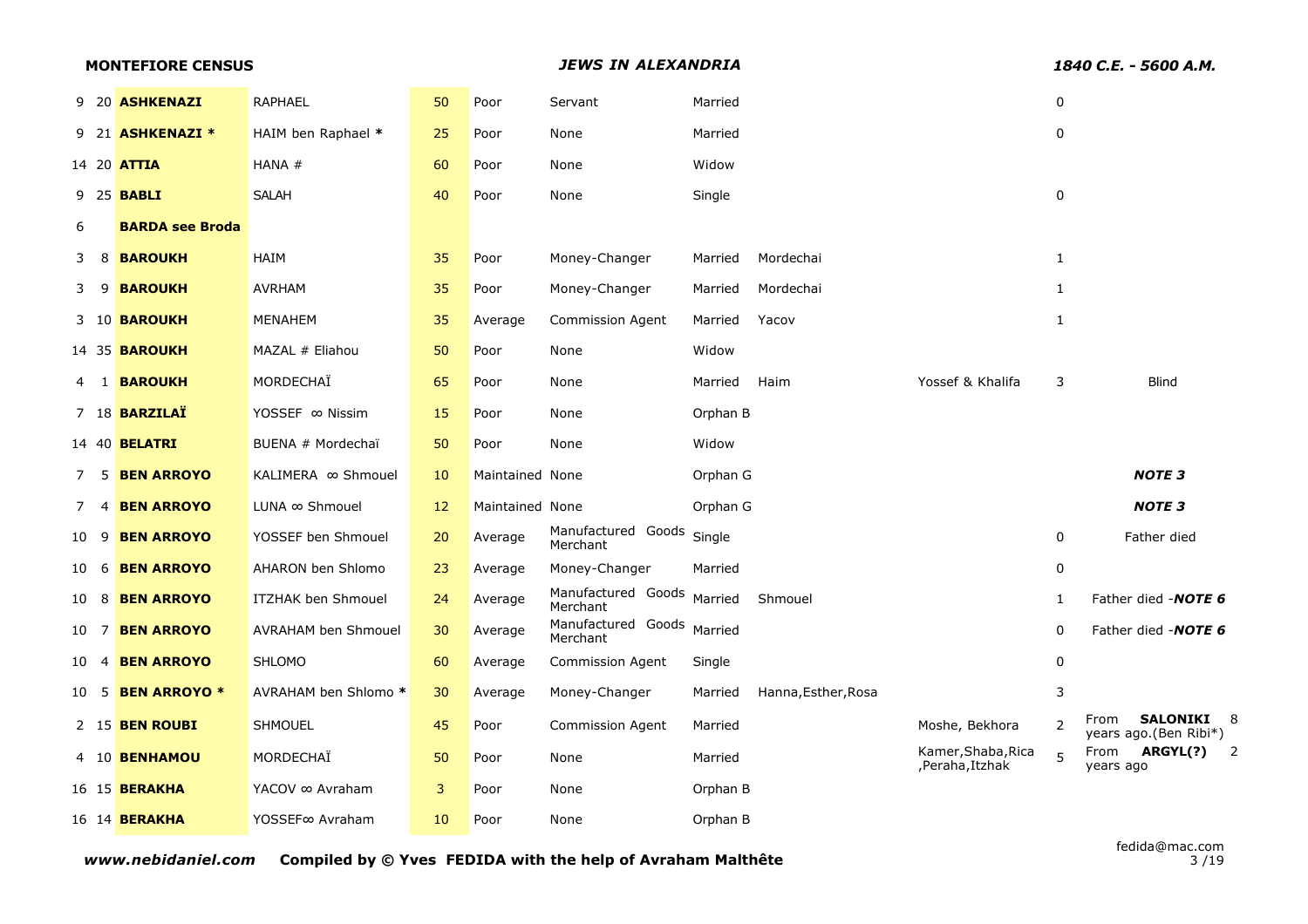| <b>MONTEFIORE CENSUS</b> |                       |    |         | JEWS IN ALEXANDRIA                    |          | 1840 C.E. - 5600 A.M.            |                     |                |                                         |
|--------------------------|-----------------------|----|---------|---------------------------------------|----------|----------------------------------|---------------------|----------------|-----------------------------------------|
| 1 14 <b>BERAKHA</b>      | <b>DAVID</b>          | 35 | Poor    | Silk Weaver                           | Married  | Yeshoua, Itzhak                  |                     | $\overline{2}$ |                                         |
| 4 21 <b>BERAKHA</b>      | YACOV                 | 45 | Poor    | Pedlar                                | Single   |                                  |                     |                |                                         |
| 4 15 <b>BERAKHA</b>      | <b>YESHOUA</b>        | 60 | Poor    | None                                  | Married  | Lea, Rachel                      |                     | $\overline{2}$ |                                         |
| 2 7 BERAKHA              | <b>ELIAHOU</b>        | 60 | Poor    | None                                  | Married  |                                  |                     | $\mathbf 0$    |                                         |
| 3 17 <b>BERAKHA</b>      | HAIM                  | 60 | Poor    | None                                  | Married  |                                  | Itzhak              | $\mathbf{1}$   |                                         |
| 14 2 <b>BERAKHA</b>      | SENIORA # Avraham     | 60 | Poor    | None                                  | Widow    |                                  |                     |                |                                         |
| <b>BERAKHA</b><br>14 4   | BEITOU # David        | 70 | Poor    | None                                  | Widow    |                                  |                     |                |                                         |
| 15 14 <b>BIBAS</b>       | MOSHE $\infty$ yacov  | 9  | Poor    | School-child                          | Orphan B |                                  |                     |                |                                         |
| 5 22 <b>BIBAS</b>        | RAHAMIM               | 32 | Poor    | None                                  | Married  | Rehama                           |                     | $\mathbf{1}$   |                                         |
| 3 12 <b>BIBAS</b>        | MORDECHAI             | 40 | Average | Money-Changer                         | Married  | Mazal, Senora, Luna              |                     | 3              |                                         |
| 3 11 <b>BIBAS</b>        | <b>MOSHE</b>          | 70 | Poor    | None                                  | Married  |                                  |                     | $\mathbf{0}$   |                                         |
| 10 23 <b>BIFI</b>        | <b>RAPHAEL</b>        | 60 | Average | <b>Commission Agent</b>               | Married  |                                  |                     | 0              |                                         |
| 14 11 <b>BOTTON</b>      | CONSUEL # Avraham     | 50 | Average | None                                  | Widow    |                                  |                     |                |                                         |
| 2 20 <b>BOTTON</b>       | DAVID                 | 55 | Poor    | <b>Commission Agent</b>               | Married  | Eliahou                          | Yacov, Haim, Yossef | $\overline{4}$ |                                         |
| 4 20 <b>BOTTON</b>       | <b>MOSHE</b>          | 60 | Poor    | None                                  | Married  |                                  | Shmouel             | $\mathbf{1}$   |                                         |
| 14 24 <b>BOTTON</b>      | PERLA # Aharon        | 60 | Poor    | None                                  | Widow    |                                  |                     |                |                                         |
| 10 11 <b>BOTTON</b>      | MORDECHAI ben Avrahar | 20 | Average | Manufactured Goods Single<br>Merchant |          |                                  |                     | 0              | Father died                             |
| 10 10 <b>BOTTON</b>      | HAIM ben Avraham      | 25 | Average | Manufactured Goods<br>Merchant        | Single   |                                  |                     | 0              | Father died                             |
| 5 16 <b>BOUBLI</b>       | <b>HANAN</b>          | 35 | Poor    | Tailor                                | Married  | Yossef, Simha                    |                     | $\overline{2}$ |                                         |
| 6 15 <b>BRODA</b>        | DAVID                 | 35 | Average | Silk Weaver                           | Married  | Yacov, Shlomo, Zeimour           |                     | 3              | BARDA*                                  |
| 6 14 <b>BRODA</b>        | YOSSEF                | 40 | Average | Silk Weaver                           | Married  | Reina, Zeimour                   |                     | 2              | BARDA*                                  |
| 6 13 <b>BRODA</b>        | <b>AHARON</b>         | 45 | Average | Silk Weaver                           | Married  | Avraham, Itzhak, Yacov,<br>Reina |                     | 4              | BARDA*                                  |
| 4 CAMPANIANO<br>3.       | HAIM                  | 50 | Average | Money-Changer                         | Married  | Avraham, Vida, Luna              |                     | 3              |                                         |
| 13 13 <b>CAMPANIANO</b>  | HANA # Avraham        | 60 | Poor    | None                                  | Widow    |                                  |                     |                | Lady<br>patroness<br>of<br>orphan girls |
|                          |                       |    |         |                                       |          |                                  |                     |                | fedida@mac.com                          |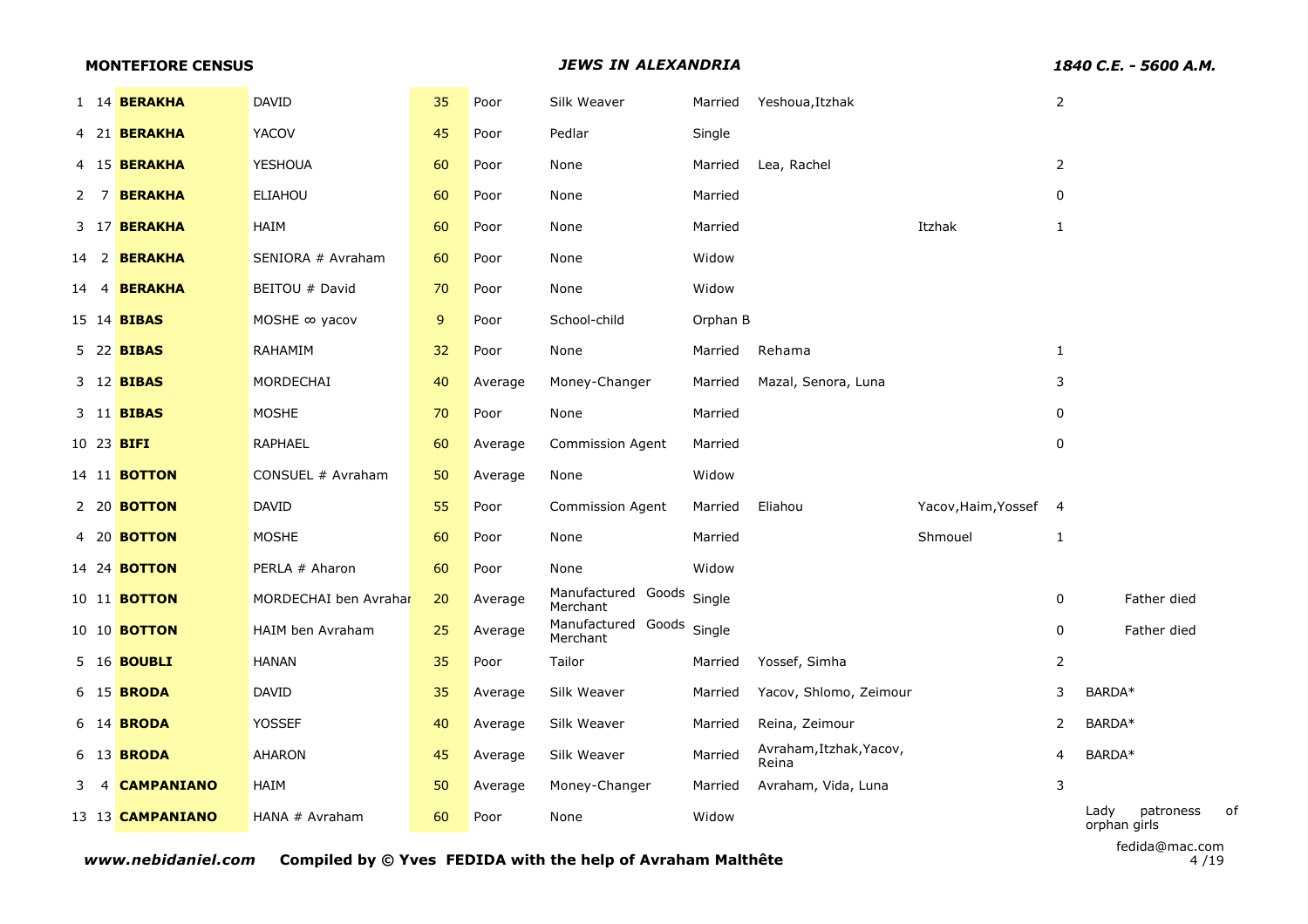|      | <b>MONTEFIORE CENSUS</b> |                         |  |                   | <b>JEWS IN ALEXANDRIA</b> |         |                         |          |                          |               |                | 1840 C.E. - 5600 A.M.            |                |                        |
|------|--------------------------|-------------------------|--|-------------------|---------------------------|---------|-------------------------|----------|--------------------------|---------------|----------------|----------------------------------|----------------|------------------------|
|      |                          | 13 22 CAMPANIANO        |  | LUNA # Raphael    | 70                        | Poor    | None                    | Widow    |                          |               |                |                                  |                |                        |
|      |                          | 15 3 <b>CANETTI</b>     |  | BUENA ∞ Haim      | 12                        | Poor    | None                    | Orphan G |                          |               |                |                                  | <b>NOTE 13</b> |                        |
|      |                          | 13 26 <b>CANETTI</b>    |  | HANA wife of Haim | 50                        | Poor    | None                    | Agouna   |                          |               |                |                                  | <b>NOTE 12</b> |                        |
|      |                          | 2 10 CARASSO            |  | HAIM              | 40                        | Poor    | Servant                 | Married  | Yudah                    | Moshe, Rachel | 3              |                                  |                |                        |
|      |                          | 4 13 CARASSO            |  | HAIM              | 45                        | Poor    | None                    | Married  | Moshe, Sol, Oro          |               | 3              |                                  |                |                        |
|      |                          | 8 11 <b>CASTRO</b>      |  | <b>ITZHAK</b>     | 30                        | Average | <b>Tobacco Merchant</b> | Married  | Avraham, Esther          |               | $\overline{2}$ |                                  |                |                        |
|      |                          | 8 12 <b>CASTRO</b>      |  | <b>BEKHOR</b>     | 40                        | Average | <b>Tobacco Merchant</b> | Married  | Esther, Rachel, Eliahou  | Shlomo        | 4              |                                  |                |                        |
|      |                          | 3 16 CAVAÏERO           |  | <b>YOSSEF</b>     | 30                        | Poor    | None                    | Married  | Meier                    |               | $\mathbf{1}$   |                                  |                |                        |
|      |                          | 3 15 CAVAÏERO           |  | <b>ITZHAK</b>     | 35                        | Poor    | Servant                 | Married  | Meir, Consuel, Mordechai |               | 3              |                                  |                |                        |
|      |                          | 3 3 CAVAÏERO            |  | <b>RAPHAEL</b>    | 70                        | Poor    | None                    | Single   | Meier                    |               | $\mathbf{1}$   |                                  | <b>Blind</b>   |                        |
| 8    |                          | <b>CESANA see Gazna</b> |  |                   |                           |         |                         |          |                          |               |                |                                  |                |                        |
|      |                          | 7 13 CHEKROUN           |  | RINA ∞ Moshe      | 12                        | Poor    | None                    | Orphan G |                          |               |                |                                  |                |                        |
| 15 7 |                          | <b>CHELOUCHE</b>        |  | MAZAL ∞ Avraham   | 17                        | Poor    | None                    | Orphan G |                          |               |                |                                  |                |                        |
|      |                          | 1 9 CHEMLA              |  | <b>YOSSEF</b>     | 30                        | Poor    | Silk Weaver             | Married  | Itzhak, Rachel           |               | $\overline{2}$ |                                  |                |                        |
|      |                          | 1 11 CHEMLA             |  | HAIM              | 45                        | Poor    | Silk Weaver             | Married  |                          |               | 0              |                                  |                |                        |
|      |                          | 1 8 CHEMLA              |  | <b>ITZHAK</b>     | 55                        | Poor    | <b>Tobacco Merchant</b> | Married  |                          | Eliahou       | $\mathbf{1}$   |                                  |                |                        |
|      |                          | 14 37 <b>CHEMLA</b>     |  | ESTHER # Shaoul   | 60                        | Poor    | None                    | Widow    |                          |               |                |                                  |                |                        |
|      |                          | 1 7 COHEN               |  | <b>AVRAHAM</b>    | 35                        | Poor    | Tailor                  | Married  | Yacov, Moshe             |               | $\overline{2}$ |                                  |                |                        |
|      |                          | 18 3 <b>COHEN</b>       |  | SHLOMO            | 40                        | Average | Teacher                 | Married  |                          |               | $\Omega$       | ş<br>$\blacksquare$<br>years ago |                | from Morocco 8         |
|      |                          | 5 23 <b>COHEN</b>       |  | <b>MOSHE</b>      | 44                        | Poor    | Tailor                  | Married  | Yossef, Mazal            |               | $\overline{2}$ |                                  |                |                        |
|      |                          | 6 12 <b>COHEN</b>       |  | <b>PINHAS</b>     | 70                        | Average | Merchant                | Married  | Haim, Rachel             |               | $\overline{2}$ |                                  |                |                        |
|      |                          | 13 7 <b>COHEN</b>       |  | RIVKA #Yacov      | 70                        | Poor    | None                    | Widow    |                          |               |                |                                  |                |                        |
|      |                          | 14 3 <b>COHEN</b>       |  | GAMILA # Ayoush   | 70                        | Poor    | None                    | Widow    |                          |               |                |                                  |                |                        |
|      |                          | 15 8 <b>DANA</b>        |  | MIKHAL ∞ Moshe    | 8                         | Poor    | None                    | Orphan B |                          |               |                |                                  |                | From SIDON 4 years ago |
|      |                          |                         |  |                   |                           |         |                         |          |                          |               |                |                                  |                |                        |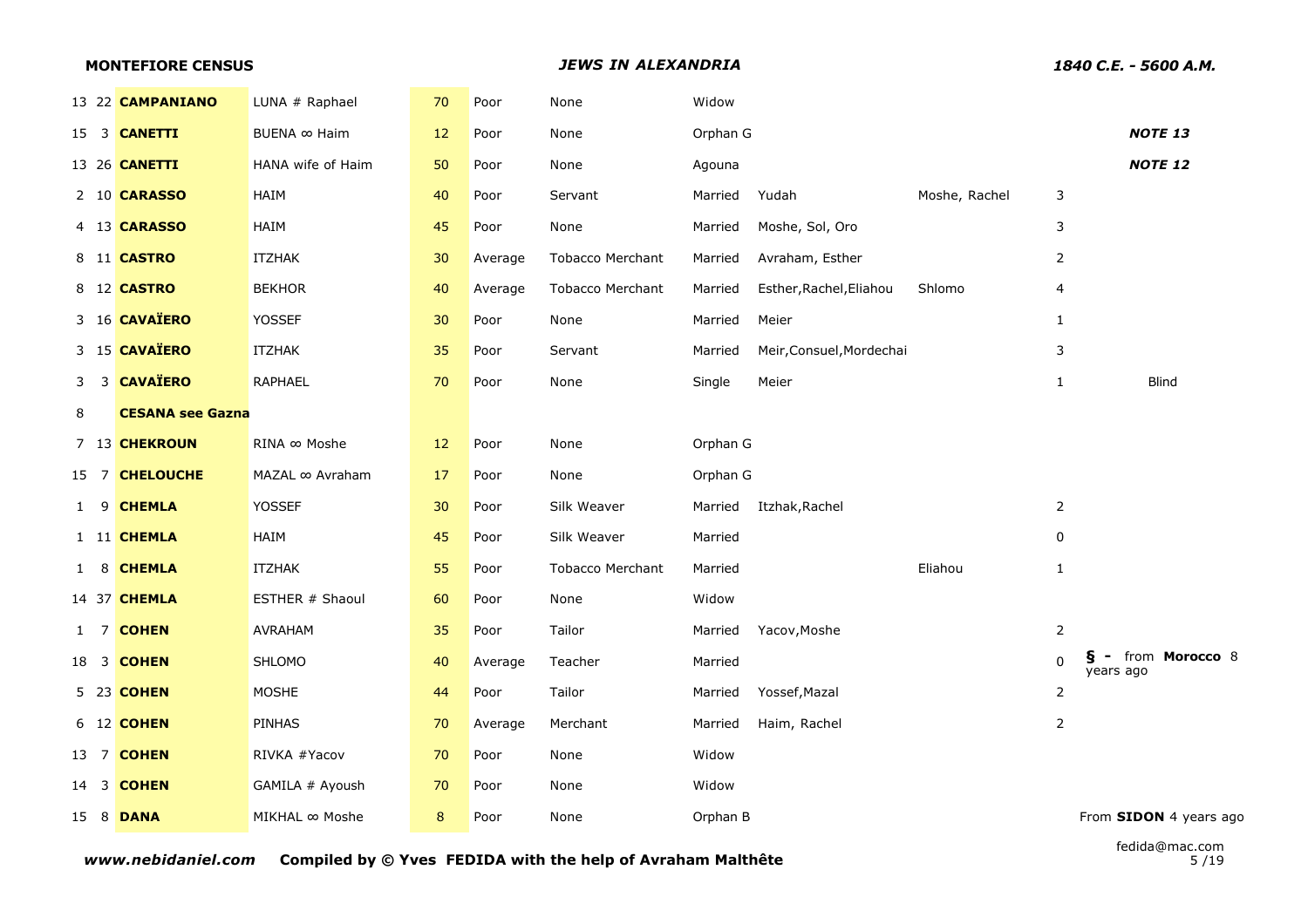|                  | <b>MONTEFIORE CENSUS</b> |                        |    |         | <b>JEWS IN ALEXANDRIA</b> |          | 1840 C.E. - 5600 A.M. |                |              |                                      |
|------------------|--------------------------|------------------------|----|---------|---------------------------|----------|-----------------------|----------------|--------------|--------------------------------------|
|                  | 15 9 <b>DANA</b>         | MIRIAM ∞ Moshe         | 10 | Poor    | None                      | Orphan G |                       |                |              | From SIDON 4 years ago               |
|                  | 16 5 <b>DASSA</b>        | ELIAHOU ∞ Itzhak       | 20 | Poor    | Tinker - Tin Pots         | Orphan B |                       |                |              |                                      |
|                  | 16 13 <b>DASSA</b>       | NISSIM ∞ Shlomo        | 20 | Poor    | Pedlar                    | Orphan B |                       |                |              |                                      |
|                  | 17 18 <b>DASSA</b>       | <b>YACOV</b>           | 35 | Poor    | None                      | Married  | Simha                 |                | $\mathbf{1}$ | ş                                    |
|                  | 4 4 DASSA                | <b>BEKHOR</b>          | 40 | Poor    | Tailor                    | Married  | Esther, Reina         | Simha          | 3            |                                      |
| -3<br>4          | <b>DASSA</b>             | MORDECHAÏ              | 45 | Poor    | Tinker-Tin Pots           | Married  | Itzhak, Esther, Malka |                | 3            |                                      |
|                  | 4 8 DASSA                | <b>NISSIM</b>          | 60 | Poor    | Meat Merchant             | Married  |                       | Yossef         | $\mathbf{1}$ |                                      |
| 14 9             | <b>DASSA</b>             | SIMHA # Shlomo         | 60 | Poor    | None                      | Widow    |                       |                |              |                                      |
|                  | 14 8 <b>DAYAN</b>        | SARA # David           | 50 | Poor    | None                      | Widow    |                       |                |              |                                      |
|                  | 10 19 DEBASH             | <b>NISSIM</b>          | 30 | Poor    | Silversmith               | Married  | Yossef, Rachel        |                | 2            | From TRIPOLI 6 years<br>ago - NOTE 7 |
|                  | 10 18 DEBASH             | <b>YOSSEF</b>          | 60 | Poor    | Silversmith               | Married  |                       |                | $\mathbf{0}$ | From TRIPOLI 6 years<br>ago          |
|                  | 13 8 DEGHAGHI            | MAZAL # Levi           | 70 | Poor    | None                      | Widow    |                       |                |              |                                      |
|                  | 7 7 DELGADO              | DAVID ∞ Shlomo         | 15 | Average | Silk Weaver               | Orphan B |                       |                |              |                                      |
|                  | 14 26 DELGADO            | BUENA # Shlomo         | 50 | Average | None                      | Widow    |                       |                |              |                                      |
|                  | 17 32 DJAKHNOUN          | <b>AVRAHAM</b>         | 40 | Poor    | None                      | Married  | Bekhor                |                | $\mathbf{1}$ | ş                                    |
|                  | 14 13 <b>EDOUIDHA</b>    | REHAMA # Yudah         | 60 | Poor    | None                      | Widow    |                       |                |              |                                      |
| 7 26 ELI         |                          | ITZHAK ∞ Faradj        | 20 | Poor    | None                      | Orphan B |                       |                |              |                                      |
| 18 4 <b>ELI</b>  |                          | <b>YOSSEF</b>          | 50 | Poor    | Teacher                   | Married  |                       |                | 0            | Ş                                    |
| 17 1 <b>ELIA</b> |                          | YACOV                  | 40 | Average | Money-Changer             | Married  |                       |                | 0            | ş                                    |
|                  | 4 17 <b>ELIAKIM</b>      | DANIEL                 | 40 | Poor    | Servant                   | Married  | Simha                 |                | $\mathbf{1}$ |                                      |
|                  | 1 21 ELKANAH             | YUDAH                  | 50 | Poor    | Silk Weaver               | Married  | Itzhak, Esther        | Moshe, Eliahou | 4            |                                      |
|                  | 13 6 <b>ELKANAH</b>      | VIDAH # David          | 65 | Poor    | None                      | Widow    |                       |                |              |                                      |
|                  | 15 12 <b>EMHIB</b>       | <b>ITZHAK ∞ Shlomo</b> | 27 | Poor    | Tinker - Tin Pots         | Orphan B |                       |                |              |                                      |
|                  | 14 25 <b>EMHIB</b>       | ROSA # Shlomo          | 50 | Poor    | None                      | Widow    |                       |                |              |                                      |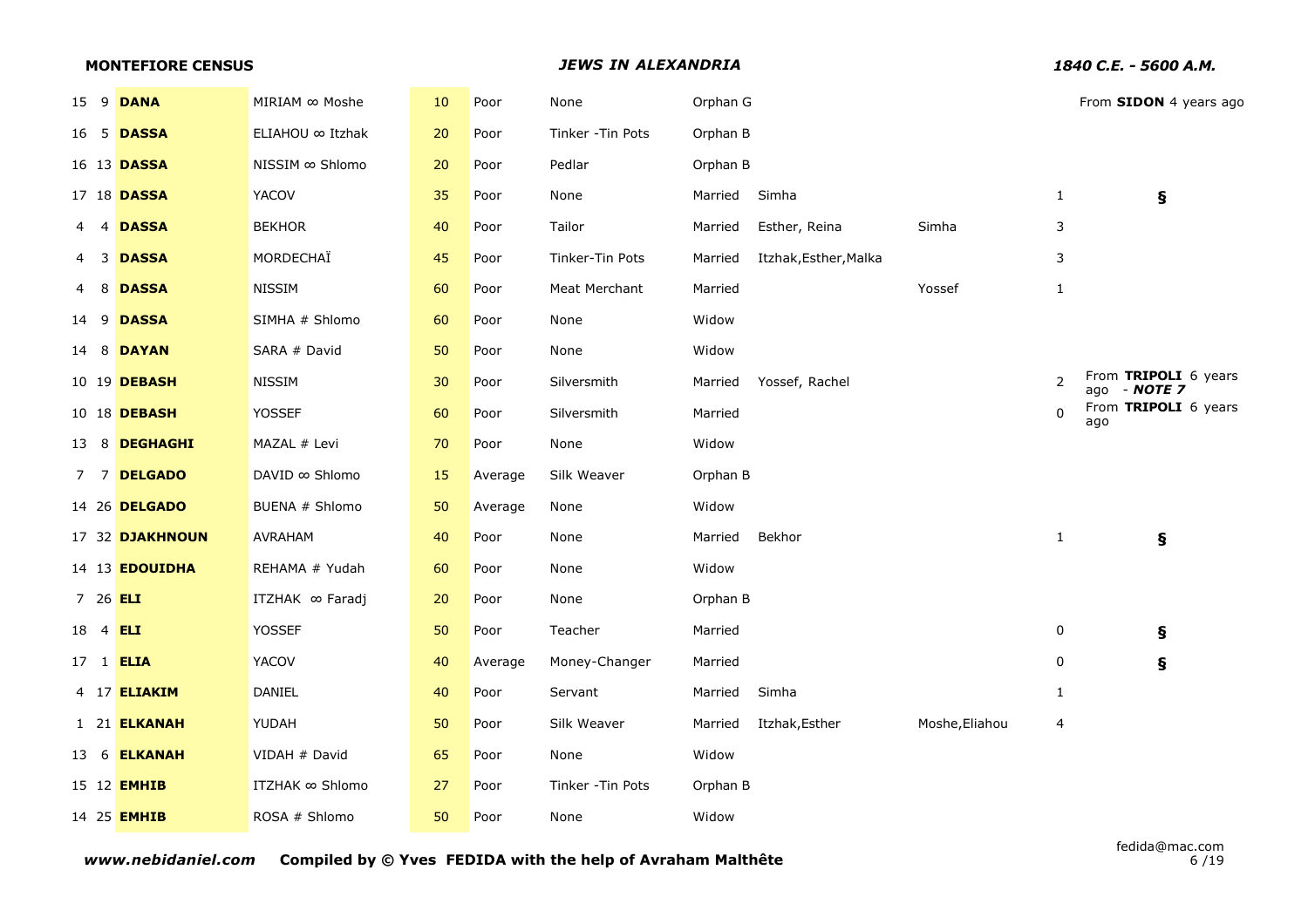|           |   | <b>MONTEFIORE CENSUS</b>   |                 |    |         | 1840 C.E. - 5600 A.M.       |          |                  |                       |                |              |
|-----------|---|----------------------------|-----------------|----|---------|-----------------------------|----------|------------------|-----------------------|----------------|--------------|
| 47        |   | <b>ESKANDALIYOUN MOSHE</b> |                 | 60 | Poor    | <b>Commission Agent</b>     | Married  | Yehuda, Bihani   | Eliahou               | 3              |              |
|           |   | 8 20 <b>EZRI</b>           | <b>MOSHE</b>    | 40 | Poor    | Silversmith                 | Married  | Yossef, Hanna    |                       | $\overline{2}$ |              |
|           |   | 2 14 <b>FADHLOUN</b>       | HAIM            | 50 | Poor    | Meat Shomer                 | Married  | Obadiah, Eliahou |                       | $\overline{2}$ |              |
|           |   | 9 18 <b>FALLAH</b>         | <b>ELIAHOU</b>  | 35 | Poor    | Servant                     | Married  |                  |                       | 0              |              |
|           |   | 17 14 <b>FARADJ</b>        | HAIM            | 50 | Poor    | None                        | Married  | Beitou           |                       | 1              | Ş            |
|           |   | 15 20 <b>FARAH</b>         | PINHAS ∞ NIssim | 20 | Poor    | None                        | Orphan B |                  |                       |                |              |
|           |   | 6 10 <b>FERMON</b>         | <b>MOSHE</b>    | 30 | Poor    | Pedlar                      | Married  | Sol              |                       | $\mathbf{1}$   |              |
|           |   | 14 1 <b>FERMON</b>         | YOCHEBET # Haim | 70 | Poor    | None                        | Widow    |                  |                       |                |              |
| 4         | 6 | <b>FIS</b>                 | <b>ITZHAK</b>   | 30 | Poor    | Silk Weaver                 | Married  | Shmouel          |                       | $\mathbf{1}$   |              |
| 14 32 FIS |   |                            | ESTHER # Shlomo | 30 | Poor    | None                        | Widow    |                  |                       |                |              |
| 4         |   | 5 <b>FIS</b>               | SHMOUEL         | 60 | Poor    | Shop-Keeper                 | Married  |                  | Rachel, Moshe, Hava 3 |                |              |
| 17 27 FIS |   |                            | <b>AVRAHAM</b>  | 40 | Poor    | Cheese Merchant             | Married  | Yacov, David     | Moshe                 | 3              | ş            |
|           |   | 4 18 FRANCO                | <b>YEHOUDA</b>  | 35 | Poor    | Money-Changer               | Married  | Sara, Eliahou    |                       | $\overline{2}$ |              |
|           |   | 6 20 <b>GABBAÏ</b>         | HAIM            | 25 | Poor    | Silk Weaver                 | Married  |                  |                       | $\pmb{0}$      |              |
| 6         |   | 8 GABBAÏ                   | <b>AVRAHAM</b>  | 35 | Poor    | Silversmith                 | Married  | Moshe            |                       | $\mathbf{1}$   |              |
| 6         |   | 9 GABBAÏ                   | <b>YOSSEF</b>   | 40 | Poor    | None                        | Single   |                  |                       | $\pmb{0}$      |              |
|           |   | 13 27 <b>GABBAÏ</b>        | ESTHER # Moshe  | 70 | Poor    | None                        | Widow    |                  |                       |                |              |
|           |   | 1 4 GABRIEL                | <b>MOSHE</b>    | 45 | Poor    | Wine Shomer                 | Married  | Shaoul           |                       | $\mathbf{1}$   |              |
|           |   | 2 13 GABRIEL               | MORDECHAI       | 60 | Poor    | Cheese Merchant             | Married  |                  |                       | 0              |              |
|           |   | 17 8 GAÏINI                | <b>ITZHAK</b>   | 40 | Average | Sandalwood Merchant Married |          | Avraham, Sara    |                       | $\overline{2}$ | ş            |
| 5         |   | 3 <b>GALANTE</b>           | <b>NATHAN</b>   | 25 | Average | Manufacturer                | Married  | Raphael          |                       | $\mathbf{1}$   |              |
| 5.        |   | 2 GALANTE                  | YACOV           | 32 | Average | Manufacturer                | Married  | Raphael, Esther  |                       | $\overline{2}$ |              |
|           |   | 5 1 GALANTE                | <b>SHMOUEL</b>  | 40 | Poor    | None                        | Married  | Raphael          |                       | $\mathbf{1}$   | <b>Blind</b> |
| 9         |   | 4 GANIT                    | <b>YACOV</b>    | 30 | Poor    | Servant                     | Married  | Luna             |                       | $\mathbf{1}$   |              |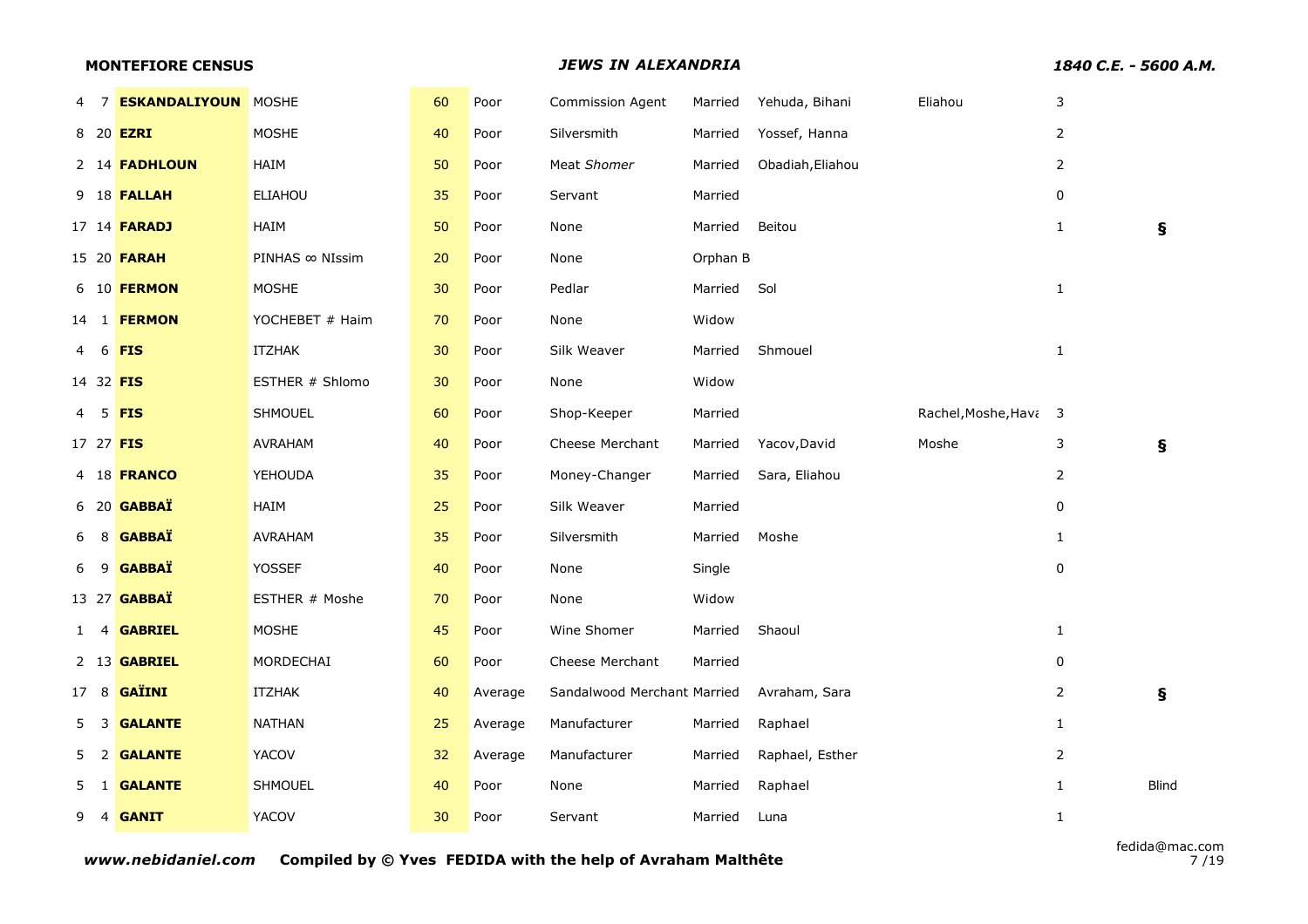|     | <b>MONTEFIORE CENSUS</b> |                       |                     |    |         | <b>JEWS IN ALEXANDRIA</b>      |          |                                             |          | 1840 C.E. - 5600 A.M. |                |
|-----|--------------------------|-----------------------|---------------------|----|---------|--------------------------------|----------|---------------------------------------------|----------|-----------------------|----------------|
| 8 5 |                          | <b>GAOUILI</b>        | <b>DAVID</b>        | 25 | Rich    | Manufacturer                   | Married  |                                             |          | $\pmb{0}$             |                |
|     |                          | 14 28 <b>GAOUILI</b>  | SARA # Moshe        | 40 | Rich    | None                           | Widow    |                                             |          |                       |                |
|     |                          | 5 18 <b>GAOUILI</b>   | YEHOUDA             | 60 | Poor    | None                           | Married  |                                             |          | 0                     |                |
|     |                          | 14 33 <b>GARIANI</b>  | SARA # Haim         | 60 | Poor    | None                           | Widow    |                                             |          |                       |                |
|     |                          | 5 21 <b>GARMON</b>    | <b>MOSHE</b>        | 65 | Poor    | Money-Changer                  | Married  | Esther                                      |          | $\mathbf{1}$          |                |
|     |                          | 6 24 <b>GARSO</b>     | <b>YAACOV</b>       | 30 | Average | Manufacturer                   | Married  | Pinhas                                      |          | $\mathbf{1}$          |                |
|     |                          | 3 13 <b>GAZAL</b>     | <b>NISSIM</b>       | 60 | Poor    | None                           | Married  |                                             |          | 0                     |                |
|     |                          | 8 1 <b>GAZNA</b>      | AVRAHAM             | 60 | Rich    | Banker                         | Married  | Esther, Consuel                             | Rahamim  | 3                     | *CESANA        |
| 8   |                          | 2 GAZNA*              | YAACOV ben Avraham* | 30 |         | Maintained Manufacturer        | Married  | Avraham, Raphael, Luna,<br>Yuda, Hava       |          | 5                     | *CESANA NOTE 4 |
|     |                          | 14 21 <b>GHEBALI</b>  | RACHEL # Eliahou    | 60 | Poor    | None                           | Widow    |                                             |          |                       |                |
|     |                          | 17 33 <b>GHIAAN</b>   | <b>BINYAMIN</b>     | 30 | Poor    | Pedlar                         | Married  | Seti                                        |          | $\mathbf{1}$          | ş              |
|     |                          | 17 31 <b>GHIAAN</b>   | <b>MOSHE</b>        | 50 | Average | Sandalwood Merchant Married    |          | Eliahou, Yacov,<br>Shlomo, Avraham          | Masseoud | 5                     | ş              |
|     |                          | 14 34 <b>GHILIBON</b> | BEITOU # David      | 70 | Poor    | None                           | Widow    |                                             |          |                       |                |
|     |                          | 16 25 <b>GHIYOUR</b>  | AVRAHAM ∞ Moshe     | 13 | Poor    | None                           | Orphan B |                                             |          |                       |                |
|     |                          | 16 24 <b>GHIYOUR</b>  | YACOV ∞ Moshe       | 20 | Poor    | None                           | Orphan B |                                             |          |                       |                |
|     |                          | 14 44 <b>GHIYOUR</b>  | PERLA # Moshe       | 60 | Poor    | None                           | Widow    |                                             |          |                       |                |
|     |                          | 4 22 GHOZLAN          | <b>MOSHE</b>        | 50 | Poor    | None                           | Married  | Menahem, Zippora, Lina                      |          | 3                     |                |
| 7 6 |                          | <b>GIULI</b>          | GIOIA ∞ Moshe       | 9  | Poor    | None                           | Orphan G |                                             |          |                       |                |
|     |                          | 3 25 <b>GOHAR</b>     | <b>ELIAHOU</b>      | 35 | Average | Servant                        | Married  |                                             |          | $\pmb{0}$             |                |
|     |                          | 10 22 <b>GUETTA</b>   | <b>PINHAS</b>       | 18 | Poor    | None                           | Single   |                                             |          | 0                     |                |
|     |                          | 10 21 <b>GUETTA</b>   | <b>NISSIM</b>       | 25 | Average | Manufactured Goods<br>Merchant | Married  |                                             |          | 0                     |                |
|     |                          | 10 20 <b>GUETTA</b>   | <b>SHIMON</b>       | 30 | Average | Manufactured Goods<br>Merchant | Married  | Consuel, Sara                               |          | $\overline{2}$        |                |
|     |                          | 6 16 <b>GUETTA</b>    | <b>ELIAHOU</b>      | 35 | Poor    | Silversmith                    | Married  | Itzhak                                      |          | $\mathbf{1}$          |                |
|     |                          | 5 5 GUETTA            | YACOV HAÏ           | 45 | Average | <b>Commission Agent</b>        | Married  | Yehouda, Avraham,<br>Yossef, Rachel, Senora |          | 5                     |                |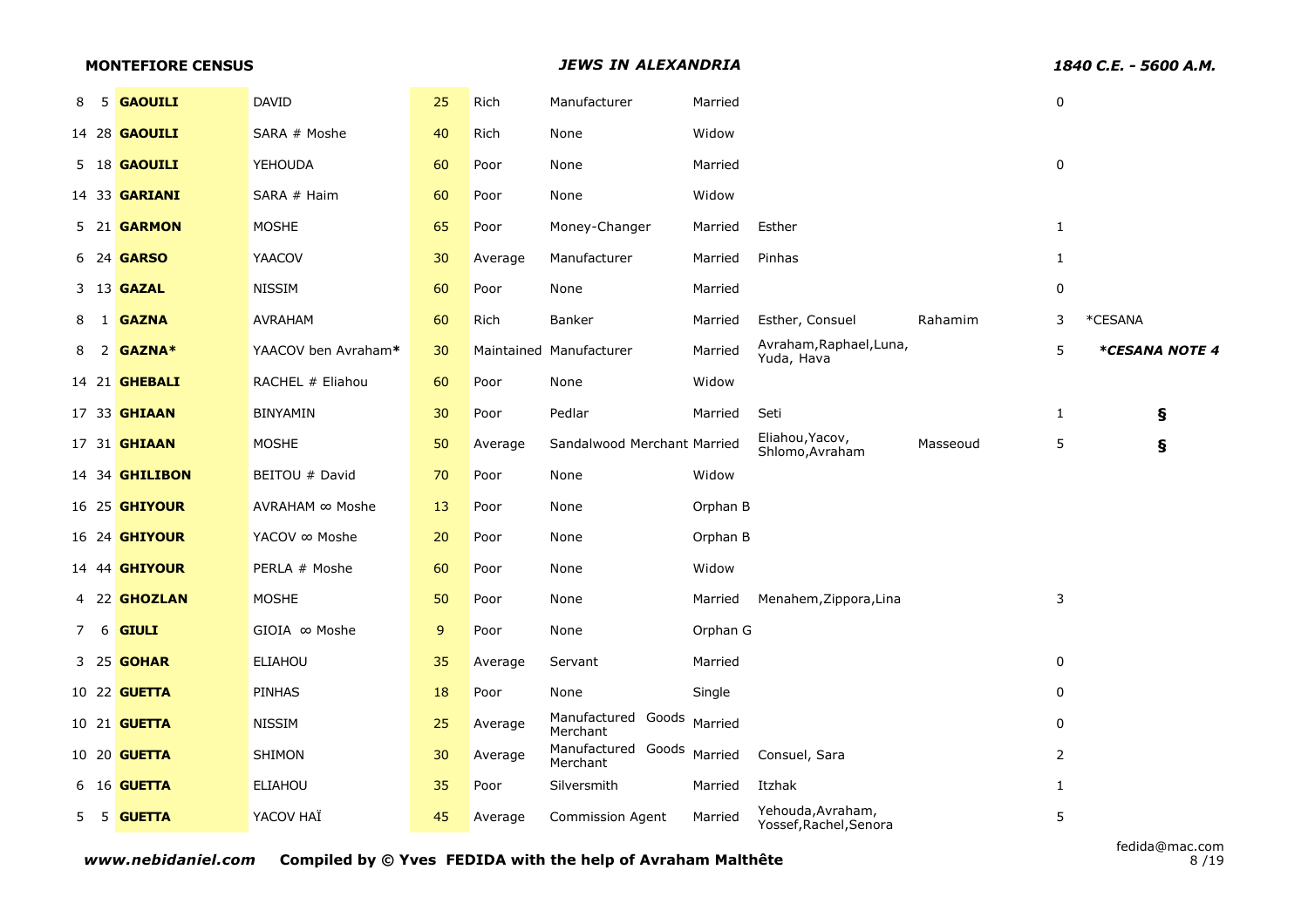|  | <b>MONTEFIORE CENSUS</b> |                  |    |         |                             | 1840 C.E. - 5600 A.M. |                                          |                |                           |
|--|--------------------------|------------------|----|---------|-----------------------------|-----------------------|------------------------------------------|----------------|---------------------------|
|  | 16 4 HACOHEN             | HAIM ∞ Israel    | 20 | Poor    | Pedlar                      | Orphan B              |                                          |                |                           |
|  | 3 20 HACOHEN             | <b>NISSIM</b>    | 35 | Poor    | Silk Weaver                 | Married               | Merkada, Esther                          | $\overline{2}$ |                           |
|  | 6 18 HACOHEN             | YACOV            | 45 | Poor    | <b>Butcher</b>              | Married               | Itzhak, Rahamim, Moshe                   | 3              |                           |
|  | 2 21 HACOHEN             | <b>SHAOUL</b>    | 55 | Poor    | Wine Merchant               | Married               |                                          | 0              |                           |
|  | 13 12 HACOHEN            | MERCADA # Shaoul | 60 | Poor    | None                        | Widow                 |                                          |                |                           |
|  | 15 28 <b>HADDAD</b>      | AVIVA ∞ Moshe    | 10 | Poor    | None                        | Orphan G              |                                          |                |                           |
|  | 15 27 <b>HADDAD</b>      | ESTHER ∞ Moshe   | 13 | Poor    | None                        | Orphan G              |                                          |                |                           |
|  | 15 26 <b>HADDAD</b>      | YUDAH ∞ Moshe    | 17 | Poor    | None                        | Orphan B              |                                          |                |                           |
|  | 15 25 <b>HADDAD</b>      | HAIM ∞ Moshe     | 22 | Poor    | None                        | Orphan B              |                                          |                |                           |
|  | 15 24 <b>HADDAD</b>      | SHALOM ∞ Moshe   | 25 | Poor    | Pedlar                      | Orphan B              |                                          |                |                           |
|  | 17 4 HADDAD              | <b>SHLOMO</b>    | 30 | Poor    | None                        | Married               | Rahamim, Touta                           | $\overline{2}$ | $\mathbf{s}$              |
|  | 17 3 <b>HADDAD</b>       | <b>FADHLOUN</b>  | 35 | Average | Silversmith                 | Married               | Maatouk                                  | $\mathbf{1}$   | Ş                         |
|  | 17 2 HADDAD              | <b>YOSSEF</b>    | 50 | Average | Sandalwood Merchant Married |                       | Soshana, Simha<br>Sion, Yaacov           | 4              | Ş                         |
|  | 14 31 <b>HADDAD</b>      | REJANA # Moshe   | 50 | Poor    | None                        | Widow                 |                                          |                |                           |
|  | 8 4 HAKIM                | YOSSEF           | 30 | Rich    | Banker                      | Married               | Yacov, Hanna, Rina, Avraham<br>Mordekhai | 5              |                           |
|  | 8 22 <b>HAKIM</b>        | <b>BINYAMIN</b>  | 40 | Poor    | Servant                     | Married               | Moshe, Yacov, Rachel,<br>Lea             | $\overline{4}$ |                           |
|  | 17 24 <b>HALEVY</b>      | <b>NISSIM</b>    | 40 | Poor    | Servant                     | Married               | Metouka, Eliahou                         | $\overline{2}$ | $\boldsymbol{\mathsf{s}}$ |
|  | 2 22 HAMAOUI             | <b>NISSIM</b>    | 35 | Poor    | Servant                     | Married               | Shaoul, Haim                             | $\overline{2}$ |                           |
|  | 14 5 HAMAOUI             | SIMHA # Yossef   | 70 | Poor    | None                        | Widow                 |                                          |                |                           |
|  | 5 25 <b>HAMI</b>         | <b>MENAHEM</b>   | 35 | Poor    | None                        | Single                |                                          | $\mathbf 0$    |                           |
|  | 6 11 HASSAN              | <b>MOSHE</b>     | 35 | Poor    | Money-Changer               | Married               | Khalifa, Yossef                          | $\overline{2}$ |                           |
|  | 17 5 <b>HASSAN</b>       | RAHAMIM          | 40 | Average | Sandalwood Merchant Married |                       | Yacov, Yossef                            | $\overline{2}$ | ş                         |
|  | 14 42 <b>HASSIR</b>      | ESTHER # Ayoush  | 50 | Poor    | None                        | Widow                 |                                          |                |                           |
|  | 5 14 HAZAN               | <b>YACOV</b>     | 28 | Poor    | Pedlar                      | Married               | Makhlouf                                 | $\mathbf{1}$   |                           |
|  |                          |                  |    |         |                             |                       |                                          |                |                           |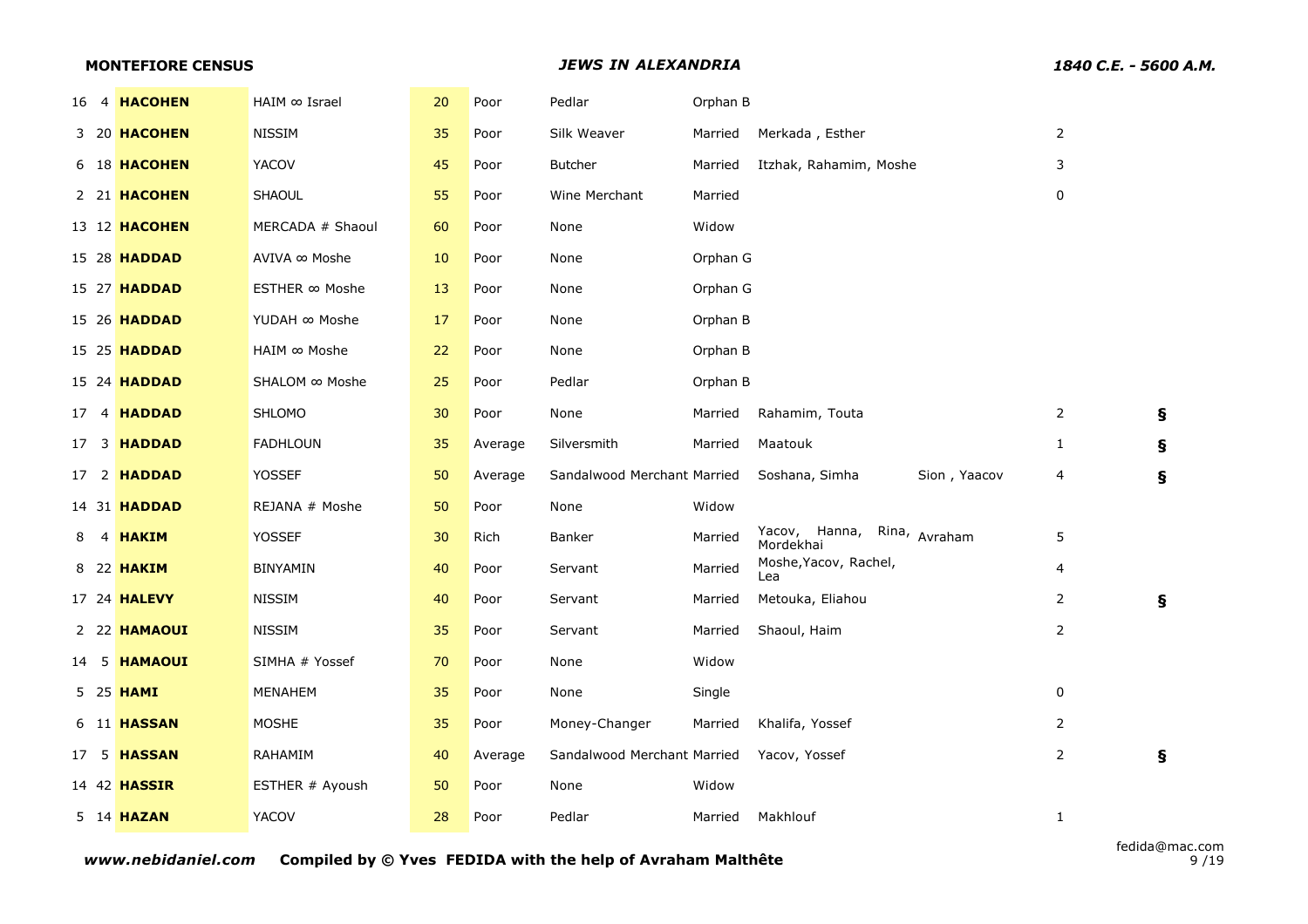|                |    | <b>MONTEFIORE CENSUS</b> |                       |    |         | <b>JEWS IN ALEXANDRIA</b> |          | 1840 C.E. - 5600 A.M.                 |                |                                      |
|----------------|----|--------------------------|-----------------------|----|---------|---------------------------|----------|---------------------------------------|----------------|--------------------------------------|
|                |    | 5 13 HAZAN               | SHLOMO ben Makhlouf   | 30 | Poor    | Tailor                    | Married  |                                       | $\pmb{0}$      |                                      |
|                |    | 5 12 <b>HAZAN</b>        | <b>SHLOMO</b>         | 35 | Poor    | Tailor                    | Married  | Rachel                                | $\mathbf{1}$   |                                      |
|                |    | 18 1 <b>HAZAN</b>        | SHLOMO ben Yossef     | 41 | Average | Rabbi & Judge             | Married  | Vida                                  | $\mathbf{1}$   | - From SAFED 9<br>vears ago - NOTE 9 |
|                |    | 5 15 <b>HAZAN</b>        | <b>YEHOUDA</b>        | 50 | Poor    | Silversmith               | Married  | Mordechai, Rachel, Dina               | 3              |                                      |
|                |    | 5 11 <b>HAZAN</b>        | <b>MAKLOUF</b>        | 70 | Poor    | None                      | Single   |                                       | 0              |                                      |
|                |    | 16 23 <b>HAZAN *</b>     | <b>ITHAK ∞ Shlomo</b> | 10 | Poor    | None                      | Orphan B |                                       |                |                                      |
|                |    | 14 38 <b>HAZAN *</b>     | GAMILA # Salmon       | 45 | Poor    | None                      | Widow    |                                       |                |                                      |
|                |    | 14 41 <b>IMA</b>         | <b>RACHEL</b>         | 70 | Poor    | None                      | Widow    |                                       |                |                                      |
|                |    | 6 7 <b>IMANOU</b>        | <b>YOSSEF</b>         | 35 | Poor    | Commission Agent          | Married  |                                       | 0              |                                      |
| 8              |    | <b>3 ISMALOUN</b>        | <b>ITZHAK</b>         | 45 | Rich    | Banker                    | Married  | Hanna, Avraham, Senora Yacov, Matatia | 5              |                                      |
|                |    | 7 1 <b>ISRAEL</b>        | MOSHE ∞ Yeshoua       | 15 | Poor    | None                      | Orphan B |                                       |                |                                      |
|                |    | 7 20 <b>ISRAEL</b>       | HAIM ∞ Moshe          | 20 | Poor    | None                      | Orphan B |                                       |                |                                      |
|                |    | 1 17 <b>ISRAEL</b>       | HAIM                  | 30 | Poor    | None                      | Married  | Shloma, Yossef, Rachel                | 3              |                                      |
|                |    | 9 24 <b>ISRAEL</b>       | CHAÏ                  | 30 | Poor    | None                      | Married  |                                       | $\mathbf 0$    |                                      |
|                |    | 6 2 <b>ISRAEL</b>        | AVRAHAM ben Yudah     | 35 | Average | Shop-Keeper               | Married  | Yudah, Esther                         | $\overline{2}$ |                                      |
|                |    | 1 5 <b>ISRAEL</b>        | AVRAHAM               | 45 | Poor    | Silk Weaver               | Married  |                                       | 0              |                                      |
|                |    | 14 19 <b>ISRAEL</b>      | TSIPPORA # Yoshua     | 50 | Poor    | None                      | Widow    |                                       |                |                                      |
|                |    | 14 16 <b>ISRAEL</b>      | DULCE # Rav Yedidiah  | 60 | Average | None                      | Widow    |                                       |                |                                      |
|                |    | 13 25 <b>ISRAEL</b>      | MIRIAM # Moshe        | 70 | Poor    | None                      | Widow    |                                       |                |                                      |
| 2 <sub>9</sub> |    | <b>ISRAEL</b>            | YUDAH ben Moshe       | 75 | Poor    | None                      | Married  |                                       | $\pmb{0}$      |                                      |
| 1 6            |    | <b>ISRAEL</b>            | YUDAH                 | 90 | Poor    | None                      | Married  |                                       | 0              |                                      |
| 9              | -6 | <b>ITZHAK</b>            | <b>BEKHOR</b>         | 30 | Poor    | None                      | Married  | Esther                                | $\mathbf{1}$   |                                      |
| 9              |    | 5 ITZHAK                 | <b>YESHOUA</b>        | 50 | Average | Servant                   | Married  | Yacov, Mordekhai, Oro,<br>Clara       | 4              |                                      |
|                |    | 7 15 <b>KAROUB</b>       | SHLOMO ∞ Eliezer      | 20 | Poor    | None                      | Orphan B |                                       |                |                                      |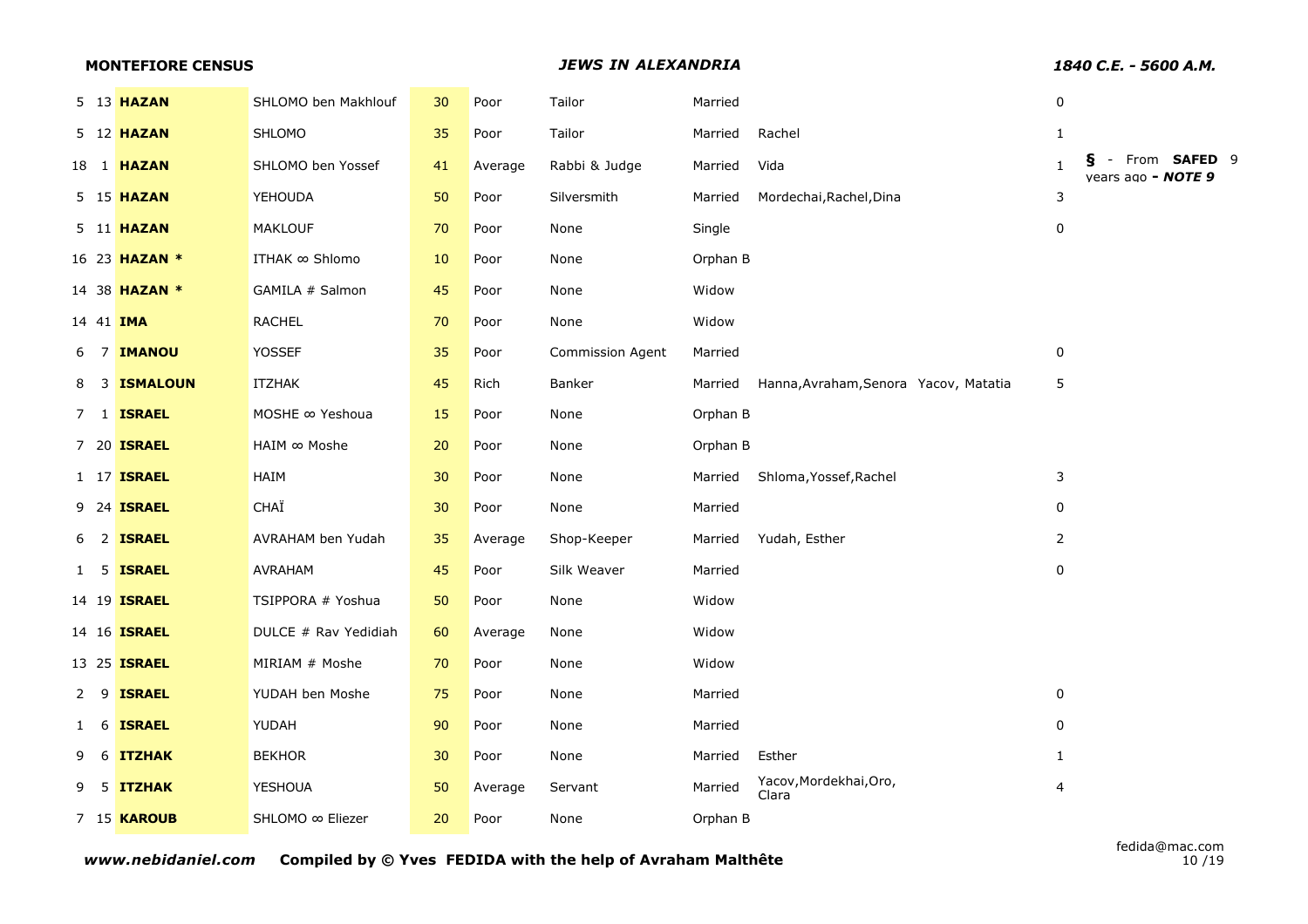|    | <b>MONTEFIORE CENSUS</b> |                  |    |         | <b>JEWS IN ALEXANDRIA</b> |          |                               | 1840 C.E. - 5600 A.M. |                |              |
|----|--------------------------|------------------|----|---------|---------------------------|----------|-------------------------------|-----------------------|----------------|--------------|
|    | 8 21 KAROUB              | HAIM             | 30 | Average | Servant                   | Married  | Bekhor, Avraham               |                       | $\mathbf{1}$   |              |
|    | 9 19 <b>KATAN</b>        | <b>BINYAMIN</b>  | 48 | Poor    | None                      | Single   |                               |                       | 0              |              |
|    | 2 19 KHALFOUN            | <b>ITZHAK</b>    | 35 | Poor    | Commission Agent          | Married  | Metouka                       |                       | $\mathbf{1}$   |              |
|    | 5 19 <b>LAMBES</b>       | DAVID            | 40 | Poor    | None                      | Married  | Avraham, Vida, Miriam         |                       | 3              |              |
|    | 5 20 <b>LAMBES</b>       | <b>YEHOUDA</b>   | 45 | Poor    | Commission Agent          | Single   |                               | Yeshoua, Avraham      | 2              |              |
|    | 9 1 <b>LAMBES</b>        | YUDAH            | 45 | Poor    | None                      | Single   |                               | Yeshoua, Avraham      | $\overline{2}$ |              |
|    | 7 8 <b>LANIADO</b>       | SOL ∞ Bekhor     | 3  | Average | None                      | Orphan G |                               |                       |                |              |
|    | 15 4 <b>LANIADO</b>      | MOSHE ∞ Avraham  | 8  | Poor    | None                      | Orphan B |                               |                       |                |              |
|    | 14 18 <b>LANIADO</b>     | BEKHORA # Bekhor | 25 | Average | None                      | Widow    |                               |                       |                |              |
|    | 8 7 <b>LANIADO</b>       | SHLOMO           | 40 | Rich    | Manufacturer              | Married  | Bekhor, Avraham               |                       | $\overline{2}$ |              |
|    | 8 14 <b>LANIADO</b>      | <b>ELIAHOU</b>   | 45 | Average | <b>Commission Agent</b>   | Married  | Rachel, Avraham, Hana Baroukh |                       | 4              |              |
|    | 5 10 LELOUCHE            | HAIM             | 20 | Poor    | Pedlar                    | Married  | Simha                         |                       | $\mathbf{1}$   |              |
| 5. | 9 LELOUCHE               | <b>HANAN</b>     | 25 | Poor    | Pedlar                    | Married  | Vida                          |                       | $\mathbf{1}$   |              |
|    | 5 8 LELOUCHE             | MEIER            | 55 | Poor    | Pedlar                    | Married  | Eliahou, Avraham              |                       | $\overline{2}$ |              |
|    | 7 3 <b>LEVI</b>          | YOSSEF ∞ Eliahou | 15 | Poor    | None                      | Orphan B |                               |                       |                |              |
|    | 3 24 LEVI                | SHEM TOV         | 25 | Average | Manufacturer              | Married  |                               |                       | 0              |              |
|    | 9 12 <b>LEVI</b>         | SHMOUEL          | 30 | Poor    | <b>Tobacco Merchant</b>   | Married  |                               |                       | $\mathbf{0}$   |              |
|    | 9 11 <b>LEVI</b>         | <b>MOSHE</b>     | 50 | Poor    | <b>Tobacco Merchant</b>   | Married  |                               | Mazal                 | $\mathbf{1}$   |              |
|    | 7 21 LEVI DABAH          | ELIAHOU          | 14 | Poor    | None                      | Orphan B |                               |                       |                |              |
|    | 9 2 <b>LOUKI</b>         | <b>YOSSEF</b>    | 25 | Poor    | Tailor                    | Married  |                               |                       | 0              |              |
|    | 13 15 <b>LOUKI</b>       | NEHAMA # Raphael | 70 | Poor    | None                      | Widow    |                               |                       |                |              |
|    | 7 9 LOUKI                | NEHAMA ∞ Moshe   | 18 | Poor    | None                      | Orphan G |                               |                       |                |              |
|    | 17 30 <b>LOURIA</b>      | ITZHAK           | 28 | Average | Banker                    | Married  | Abraham, Clara, Regina        |                       | 3              | $§ - NOTE 8$ |
|    | 17 28 <b>LOURIA</b>      | <b>AVRAHAM</b>   | 50 | Average | None                      | Married  |                               | Mordechaï             | $\mathbf{1}$   | $§ - NOTE 8$ |
|    |                          |                  |    |         |                           |          |                               |                       |                |              |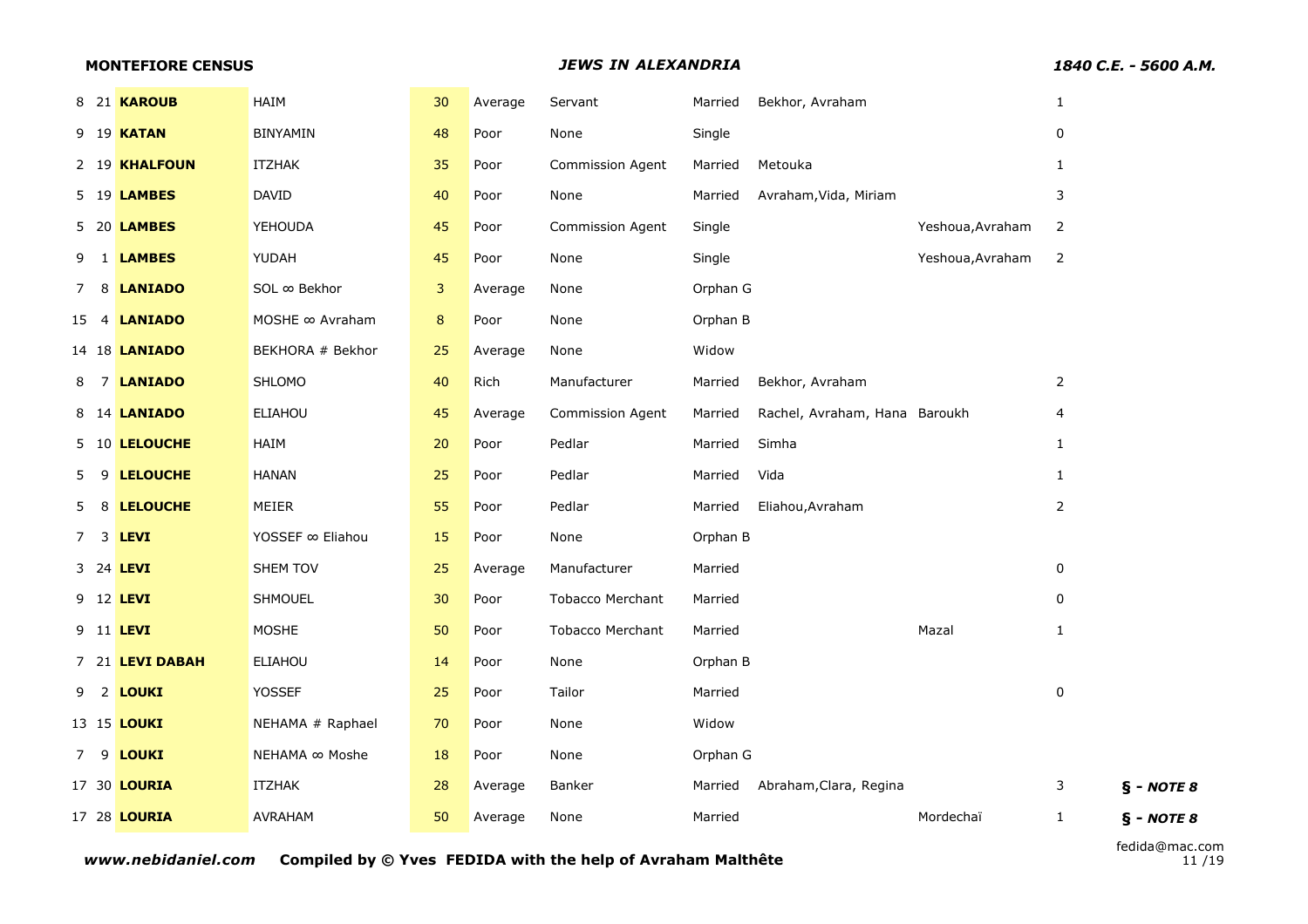|  | <b>MONTEFIORE CENSUS</b> |                        |    |         | <b>JEWS IN ALEXANDRIA</b> |          |                          | 1840 C.E. - 5600 A.M. |                |                                |
|--|--------------------------|------------------------|----|---------|---------------------------|----------|--------------------------|-----------------------|----------------|--------------------------------|
|  | 16 26 <b>MAARABI</b>     | RAHAMIM ∞ Avraham      | 15 | Poor    | None                      | Orphan B |                          |                       |                |                                |
|  | 3 21 <b>MAARABI</b>      | <b>MASSEOUD</b>        | 35 | Poor    | Pedlar                    | Married  | Yossef                   |                       | $\mathbf{1}$   |                                |
|  | 14 43 <b>MAARABI</b>     | RIVKA #                | 60 | Poor    | None                      | Widow    |                          |                       |                |                                |
|  | 17 20 <b>MAARABI</b>     | ITZHAK                 | 50 | Poor    | Wine Merchant             | Married  | Moshe, Esther            |                       | $\overline{2}$ | ş                              |
|  | 3 23 MAIMON              | SHALOM                 | 35 | Poor    | None                      | Married  |                          |                       | 0              |                                |
|  | 1 3 MAIMON               | AVRAHAM                | 55 | Poor    | None                      | Married  | Esther, Rosa             |                       | $\overline{2}$ |                                |
|  | 9 17 <b>MANI</b>         | <b>DAVID</b>           | 45 | Poor    | None                      | Married  | Heftsa                   | Louna                 | $\overline{2}$ |                                |
|  | 6 25 MATALON             | RAPHAEL                | 30 | Average | Shop-Keeper               | Married  | Meir, David, Esther, Lea |                       | 4              |                                |
|  | 13 19 <b>MATALON</b>     | ESTHER # Meier         | 70 | Poor    | None                      | Widow    |                          |                       |                |                                |
|  | 1 22 MEKHIB              | <b>YOSSEF</b>          | 35 | Poor    | Tailor                    | Married  | Hanan, Avraham, Reina    |                       | 3              |                                |
|  | 17 16 MEKHIB             | <b>MOSHE</b>           | 48 | Poor    | None                      | Married  |                          |                       | $\pmb{0}$      | ş                              |
|  | 15 2 MENDOZA             | $LEA \in$ Haim         | 14 | Poor    | None                      | Orphan G |                          |                       |                |                                |
|  | 15 1 MENDOZA             | SARA∞ Haim             | 17 | Poor    | None                      | Orphan G |                          |                       |                |                                |
|  | 15 5 MENDOZA             | MANUEL ∞ Haim          | 20 | Poor    | None                      | Orphan B |                          |                       |                |                                |
|  | 13 23 MENDOZA            | RACHEL # Haim          | 60 | Poor    | None                      | Widow    |                          |                       |                |                                |
|  | 17 6 <b>MENIR</b>        | AVRAHAM                | 50 | Poor    | Money-Changer             | Married  |                          | Yacov                 | $\mathbf{1}$   | Ş                              |
|  | 1 15 <b>MESHAL</b>       | AVRAHAM                | 50 | Poor    | Pedlar                    | Married  |                          | Metouka               | $\mathbf{1}$   | From Marueccos 20<br>years ago |
|  | 16 22 MESSICA            | SIMHA ∞ Eliahou        | 10 | Poor    | None                      | Orphan B |                          |                       |                |                                |
|  | 16 21 <b>MESSICA</b>     | DAVID ∞ Eliahou        | 14 | Poor    | None                      | Orphan B |                          |                       |                |                                |
|  | 15 17 MESSICA            | YUDAH $\infty$ Israel  | 15 | Poor    | None                      | Orphan B |                          |                       |                |                                |
|  | 15 16 <b>MESSICA</b>     | PINHAS $\infty$ Israel | 18 | Poor    | None                      | Orphan B |                          |                       |                |                                |
|  | 16 20 MESSICA            | SHMOUEL ∞ Eliahou      | 18 | Poor    | Silversmith               | Orphan B |                          |                       |                |                                |
|  | 15 13 MESSICA            | NISSIM $\infty$ Yacov  | 30 | Poor    | None                      | Orphan B |                          |                       |                |                                |
|  | 10 25 <b>MESSICA</b>     | <b>MOSHE</b>           | 40 | Average | $\approx$                 | Married  | Rachel                   |                       | $\mathbf{1}$   |                                |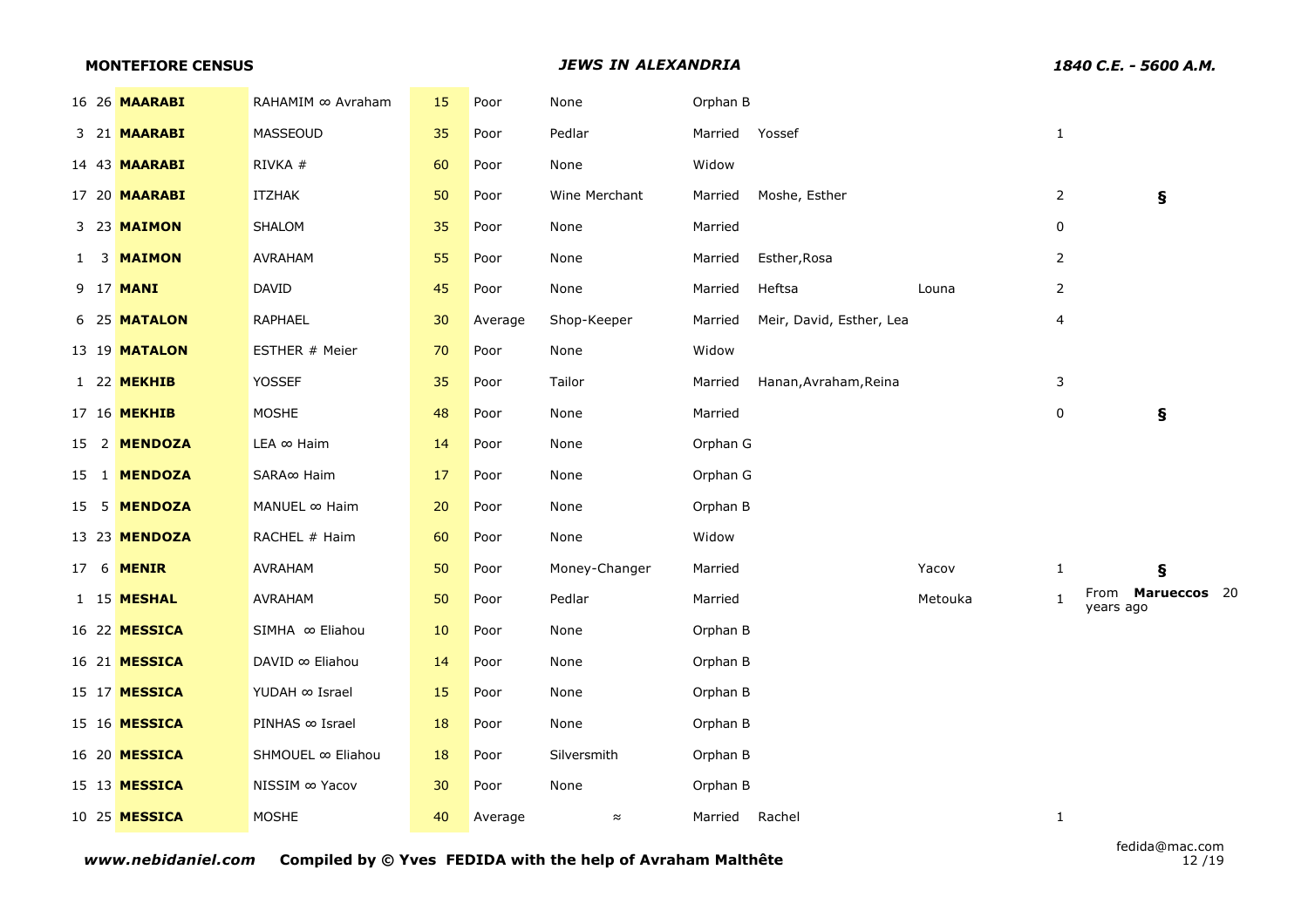|  |  |  |  |  | <b>MONTEFIORE CENSUS</b> |
|--|--|--|--|--|--------------------------|
|--|--|--|--|--|--------------------------|

**MONTEFIORE CENSUS** *JEWS IN ALEXANDRIA 1840 C.E. - 5600 A.M.*

|                 | 9 23 MESSICA                          | MOSHE ben Yacov       | 45             | Poor    | None           | Married  | Avraham                      |        | $\mathbf{1}$ |                       |
|-----------------|---------------------------------------|-----------------------|----------------|---------|----------------|----------|------------------------------|--------|--------------|-----------------------|
|                 | 17 17 <b>MESSICA</b>                  | <b>NISSIM</b>         | 50             | Poor    | None           | Married  | Vida                         |        | $\mathbf{1}$ | Ş                     |
|                 | 13 11 MESSICA                         | SARA # Yudah          | 70             | Poor    | Midwife        | Widow    |                              |        |              |                       |
|                 | 13 16 <b>MESSICA</b>                  | ESTHER # Yacov        | 70             | Poor    | None           | Widow    |                              |        |              |                       |
|                 | 16 19 MESSICA- HASSAN MASSEOUD ∞ Chaï |                       | 16             | Poor    | Servant        | Orphan B |                              |        |              |                       |
|                 | 1 25 MESSINA                          | <b>SHLOMO</b>         | 50             | Poor    | $\approx$      | Married  | Haim, Sara, Rina             | Esther | 4            |                       |
|                 | 8 19 MINA                             | <b>YOSSEF</b>         | 35             | Poor    | None           | Single   |                              |        | 0            |                       |
|                 | 15 15 MIR                             | MAZAL ∞ Raphael       | 10             | Poor    | None           | Orphan G |                              |        |              |                       |
|                 | 7 14 MIR                              | RINA ∞ Avraham        | 15             | Rich    | None           | Orphan G |                              |        |              |                       |
|                 | 1 16 MIR                              | YACOV                 | 35             | Poor    | Servant        | Married  | Mordechai                    |        | $\mathbf{1}$ |                       |
| 13 <sup>3</sup> | <b>MIR</b>                            | RIVKA# Yossef         | 60             | Poor    | None           | Widow    |                              |        |              |                       |
|                 | 4 25 <b>MIRES</b>                     | <b>REUBEN</b>         | 30             | Poor    | None           | Single   |                              |        | 0            |                       |
| 99              | <b>MIRES</b>                          | <b>ELIEZER</b>        | 30             | Average | Banker         | Married  | Hava, Vida, Hanna,<br>Rachel |        | 4            |                       |
|                 | 17 35 MIZRAHI                         | <b>NISSIM</b>         | 40             | Poor    | Pedlar         | Married  | Yudah, Malka, Gracia         |        | 3            | Ş                     |
|                 | 4 2 MORENO                            | HAIM                  | 50             | Poor    | None           | Married  |                              |        | 0            |                       |
|                 | 17 29 <b>NAHAISI</b>                  | ELIAHOU               | 45             | Poor    | Pedlar         | Married  |                              |        | 0            | Ş                     |
|                 | 16 3 <b>NAHAISI</b>                   | YACOV ∞ David         | 5              | Average | School-child   | Orphan B |                              |        |              |                       |
|                 | 16 2 <b>NAHAISI</b>                   | AVRAHAM ∞ David       | 7 <sup>2</sup> | Average | School-child   | Orphan B |                              |        |              |                       |
|                 | 16 1 <b>NAHAISI</b>                   | <b>ITZHAK ∞ Yudah</b> | 25             | Poor    | None           | Orphan B |                              |        |              | Ill for past 6 months |
|                 | 17 26 <b>NAHAISI</b>                  | <b>MAATOUK</b>        | 40             | Poor    | Pedlar         | Married  |                              |        | 0            | ş                     |
|                 | 2 23 NAHMOUD                          | HAIM                  | 45             | Poor    | Pedlar         | Married  | Nissim                       |        | $\mathbf{1}$ |                       |
|                 | 1 13 <b>NAÏM</b>                      | <b>ITZHAK</b>         | 50             | Poor    | Bread Merchant | Married  |                              | Israel | $\mathbf{1}$ |                       |
|                 | 8 23 NAÏMA                            | YACOV                 | 35             | Average | Money-Changer  | Married  | Aharon                       |        | $\mathbf{1}$ |                       |
|                 | 17 21 <b>NAVARO</b>                   | HAIM                  | 35             | Poor    | None           | Married  | Yossef                       |        | $\mathbf{1}$ | Ş                     |
|                 |                                       |                       |                |         |                |          |                              |        |              |                       |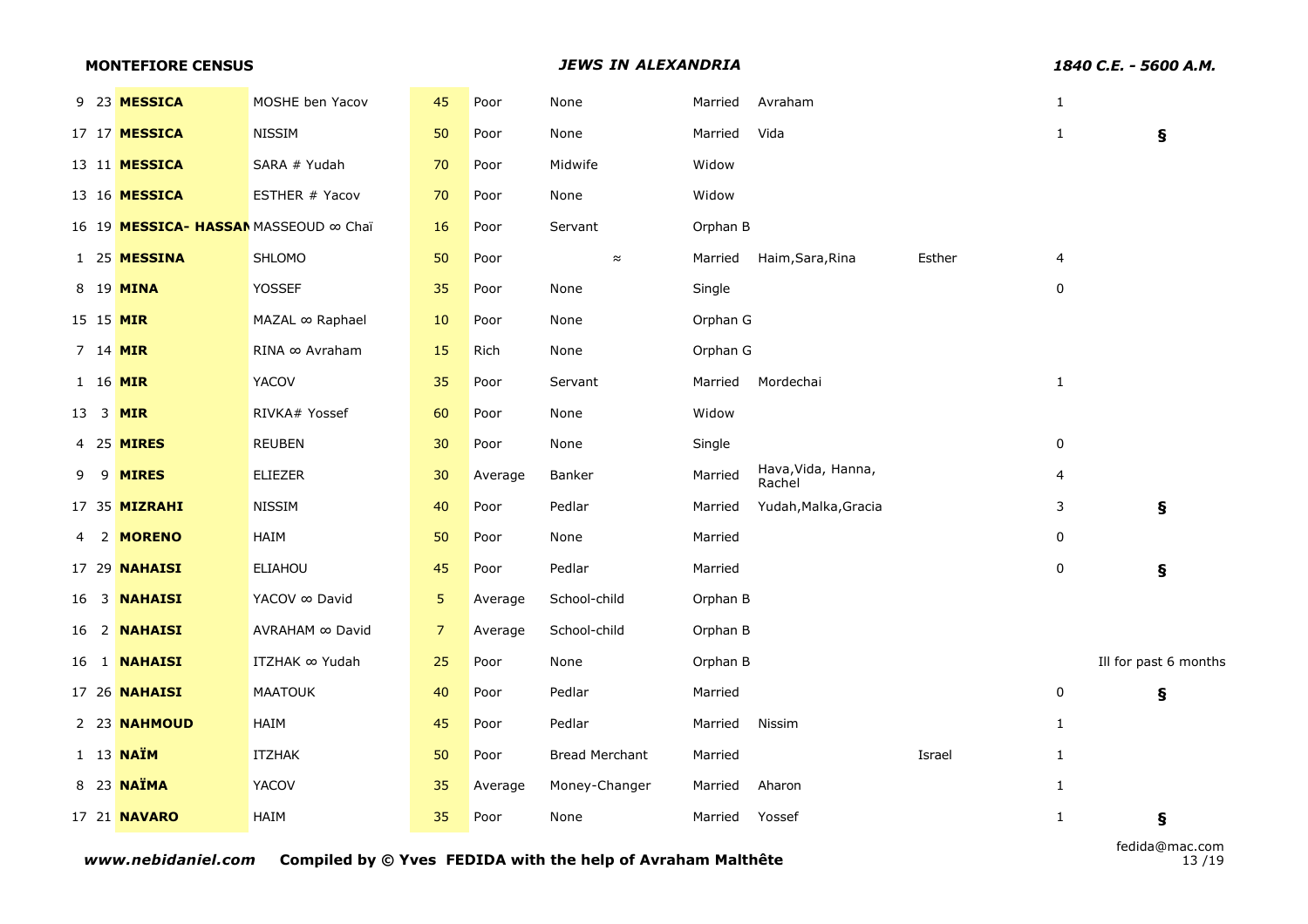| <b>MONTEFIORE CENSUS</b> |                            |                |         | <b>JEWS IN ALEXANDRIA</b> |               |                         |         | 1840 C.E. - 5600 A.M. |               |
|--------------------------|----------------------------|----------------|---------|---------------------------|---------------|-------------------------|---------|-----------------------|---------------|
| 14 12 <b>NAWAWI</b>      | HANA # Avraham             | 70             | Poor    | None                      | Widow         |                         |         |                       |               |
| 15 10 <b>NAWAWINI</b>    | ITZHAK $\infty$ Haim       | 27             | Poor    | None                      | Orphan B      |                         |         |                       | Blind         |
| 15 11 <b>NAWAWINI</b>    | YACOV ∞ Haim               | 30             | Poor    | Pedlar                    | Orphan B      |                         |         |                       |               |
| 2 17 <b>PEREZ</b>        | <b>YACOV</b>               | 60             | Poor    | None                      | Married       |                         | Avraham | $\mathbf{1}$          |               |
| 2 16 <b>PESSAH</b>       | <b>ITZHAK</b>              | 45             | Poor    | None                      | Married       | Moshe, Rachel, Metouka  |         | 3                     |               |
| 16 9 <b>PIHA</b>         | YACOV $\infty$ Pinhas      | 12             | Poor    | None                      | Orphan B      |                         |         |                       |               |
| 16 6 <b>PIHA</b>         | AVRAHAM ∞ Menahem          | 13             | Poor    | Servant                   | Orphan B      |                         |         |                       |               |
| 16 7 PIHA                | SHLOMO ∞ Menahem           | 15             | Poor    | None                      | Orphan B      |                         |         |                       |               |
| 16 8 <b>PIHA</b>         | $AVRAHAM \n~\infty$ Pinhas | 15             | Poor    | Shop-Keeper               | Orphan B      |                         |         |                       |               |
| 13 24 <b>PIHA</b>        | ESTHER # Aharon            | 25             | Poor    | None                      | Widow         |                         |         |                       |               |
| 6 22 PIHA                | <b>MOSHE</b>               | 30             | Average | Servant                   | Married       |                         |         | 0                     |               |
| 17 23 <b>PIHA</b>        | <b>AHARON</b>              | 30             | Poor    | Servant                   | Married       |                         |         | 0                     | S             |
| 17 25 <b>PIHA</b>        | YOSSEF                     | 35             | Poor    | Servant                   | Married       | Makhlouf, Avraham, Sara |         | 3                     | ş             |
| 13 21 <b>PIHA</b>        | MIRIAM # Mercado           | 40             | Poor    | None                      | Agouna        |                         |         |                       | NOTE 11       |
| 13 17 <b>PIHA</b>        | DINAH # Pinhas             | 60             | Poor    | None                      | Widow         |                         |         |                       |               |
| 13 18 <b>PIHA</b>        | ESTHER # Menahem           | 60             | Poor    | None                      | Widow         |                         |         |                       |               |
| 15 6 <b>PIHA</b>         | PINHAS ∞ Aharon            | $\overline{z}$ | Poor    | School-child              | Orphan B      |                         |         |                       |               |
| 6 3 <b>PINTO</b>         | <b>MOSHE</b>               | 35             | Average | Money-Changer             | Married Yudah |                         |         | $\mathbf{1}$          | <b>NOTE 2</b> |
| 16 18 <b>REBIB</b>       | SOLTANA ∞ Avraham          | 6              | Poor    | None                      | Orphan B      |                         |         |                       |               |
| 16 17 <b>REBIB</b>       | MOSHE $\infty$ Avraham     | $\bf 8$        | Poor    | School-child              | Orphan B      |                         |         |                       |               |
| 14 17 <b>REBIB</b>       | MIRIAM # Avraham           | 40             | Poor    | None                      | Widow         |                         |         |                       |               |
| 6 19 <b>RIKHES</b>       | RAPHAEL                    | 25             | Average | Silk Weaver               | Married       |                         |         | 0                     |               |
| 4 16 <b>RIKHES</b>       | YOSSEF                     | 40             | Poor    | None                      | Married       | Moshe, Haim             |         | $\overline{2}$        |               |
| 8 15 <b>RIKHES</b>       | YUDAH                      | 65             | Poor    | <b>Commission Agent</b>   | Married       | David                   | Avraham | $\overline{2}$        |               |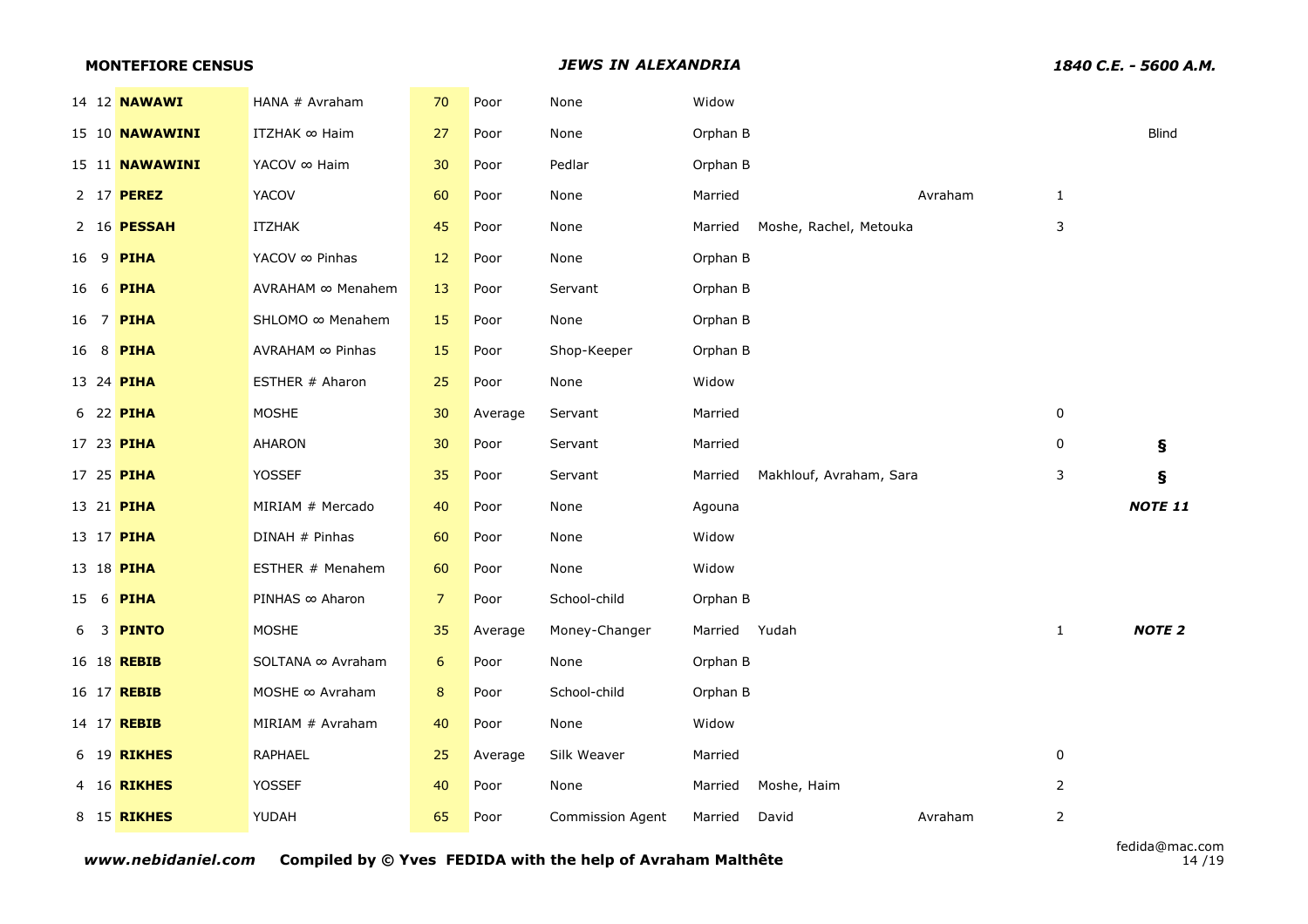|      | 9 22 RODESLI<br>15 23 <b>ROMANO</b><br>15 22 <b>ROMANO</b> | SHLOMO<br>RACHEL ∞ Haim | 50 | Poor    |                 |          |                                   |                     |                          |              |
|------|------------------------------------------------------------|-------------------------|----|---------|-----------------|----------|-----------------------------------|---------------------|--------------------------|--------------|
|      |                                                            |                         |    |         | None            | Single   |                                   | Yacov, Miriam, Seti | $\overline{\phantom{a}}$ |              |
|      |                                                            |                         | 10 | Poor    | None            | Orphan G |                                   |                     |                          |              |
|      |                                                            | VERA ∞ Haim             | 12 | Poor    | None            | Orphan G |                                   |                     |                          |              |
|      | 15 19 <b>ROMANO</b>                                        | RACHEL ∞ Binyamin       | 14 | Poor    | None            | Orphan G |                                   |                     |                          |              |
|      | 15 21 <b>ROMANO</b>                                        | MOSHE $\infty$ Binyamin | 22 | Poor    | Silk Weaver     | Orphan B |                                   |                     |                          |              |
| 9    | 8 ROSSANO                                                  | <b>HAIM ITZHAK</b>      | 40 | Average | Money-Changer   | Married  | David, Sara                       |                     | 2                        |              |
| 97   | <b>ROSSANO</b>                                             | <b>HAIM ELIAHOU</b>     | 50 | Rich    | Merchant        | Married  | Avraham, Luna, Zahra              |                     | 3                        |              |
| 8    | 6 ROUSSO                                                   | <b>BEKHOR</b>           | 30 | Average | Servant         | Married  | Sara, Reina, Hava                 |                     | 3                        |              |
|      | 6 17 <b>ROUSSO</b>                                         | <b>SHMOUEL</b>          | 35 | Poor    | Servant         | Married  | Gioia                             |                     | $\mathbf{1}$             |              |
|      | 10 24 <b>ROUSSO</b>                                        | HAIM ben Itzhak         | 45 | Poor    | Money-Changer   | Married  | Itzhak, Rehama, Batsheva          |                     | 3                        |              |
|      | 4 11 <b>ROUSSO</b>                                         | AVRAHAM                 | 60 | Poor    | Tailor          | Married  | Haim                              |                     | $\mathbf{1}$             |              |
|      | 1 20 <b>ROUSSO</b>                                         | HAIM                    | 60 | Poor    | Rabbi's servant | Married  | Nissim, Eliezer, Luna             |                     | 3                        |              |
| 13 4 | <b>ROUSSO</b>                                              | REHAMA # Itzhak         | 75 | Poor    | Midwife         | Widow    |                                   |                     |                          | <b>Blind</b> |
|      | 2 3 SAHALON                                                | AVRAHAM                 | 25 | Poor    | Silk Weaver     | Married  | Haim, Palomba                     |                     | $\overline{2}$           |              |
| 2 8  | <b>SAHALON</b>                                             | YOM TOV                 | 40 | Poor    | Pedlar          | Married  |                                   | Shmouel, Gamila     | $\overline{2}$           |              |
|      | 2 2 SAHALON                                                | HAIM                    | 60 | Poor    | Servant         | Married  |                                   | Itzhak, Luna        | $\overline{2}$           |              |
|      | 3 1 <b>SAKES / Sachs</b>                                   | HAIM                    | 30 | Average | Silk Weaver     | Married  | Pilor, Vida, Rahamim,<br>Simha    |                     | 4                        | *SACHS       |
|      | 8 25 <b>SAKES</b>                                          | <b>YOSSEF</b>           | 35 | Average | Silk Weaver     | Married  | Hana, Esther, Shmouel, X: Ovadiah |                     | 5                        | *SACHS       |
|      | 8 24 <b>SAKES</b>                                          | ITZHAK                  | 40 | Average | Silk Weaver     | Married  | Ovadiah, Hanna                    |                     | 2                        | *SACHS       |
|      | 13 20 <b>SAKES</b>                                         | PILOR # Rahamim         | 60 | Poor    | None            | Widow    |                                   |                     |                          | *SACHS       |
|      | 14 22 <b>SAKES</b>                                         | ESTHER # Ovadiah        | 70 | Average | None            | Widow    |                                   |                     |                          | *SACHS       |
|      | 7 12 <b>SALAMYEH/Salam</b> i ITZHAK ∞ David                |                         | 10 | Poor    | School-Child    | Orphan B |                                   |                     |                          | *SALAMA      |
|      | 7 11 <b>SALAMYEH</b>                                       | SHLOMO ∞ David          | 15 | Poor    | Servant         | Orphan B |                                   |                     |                          | *SALAMA      |
|      | 7 10 SALAMYEH                                              | MOSHE $\infty$ David    | 20 | Poor    | Servant         | Orphan B |                                   |                     |                          | *SALAMA      |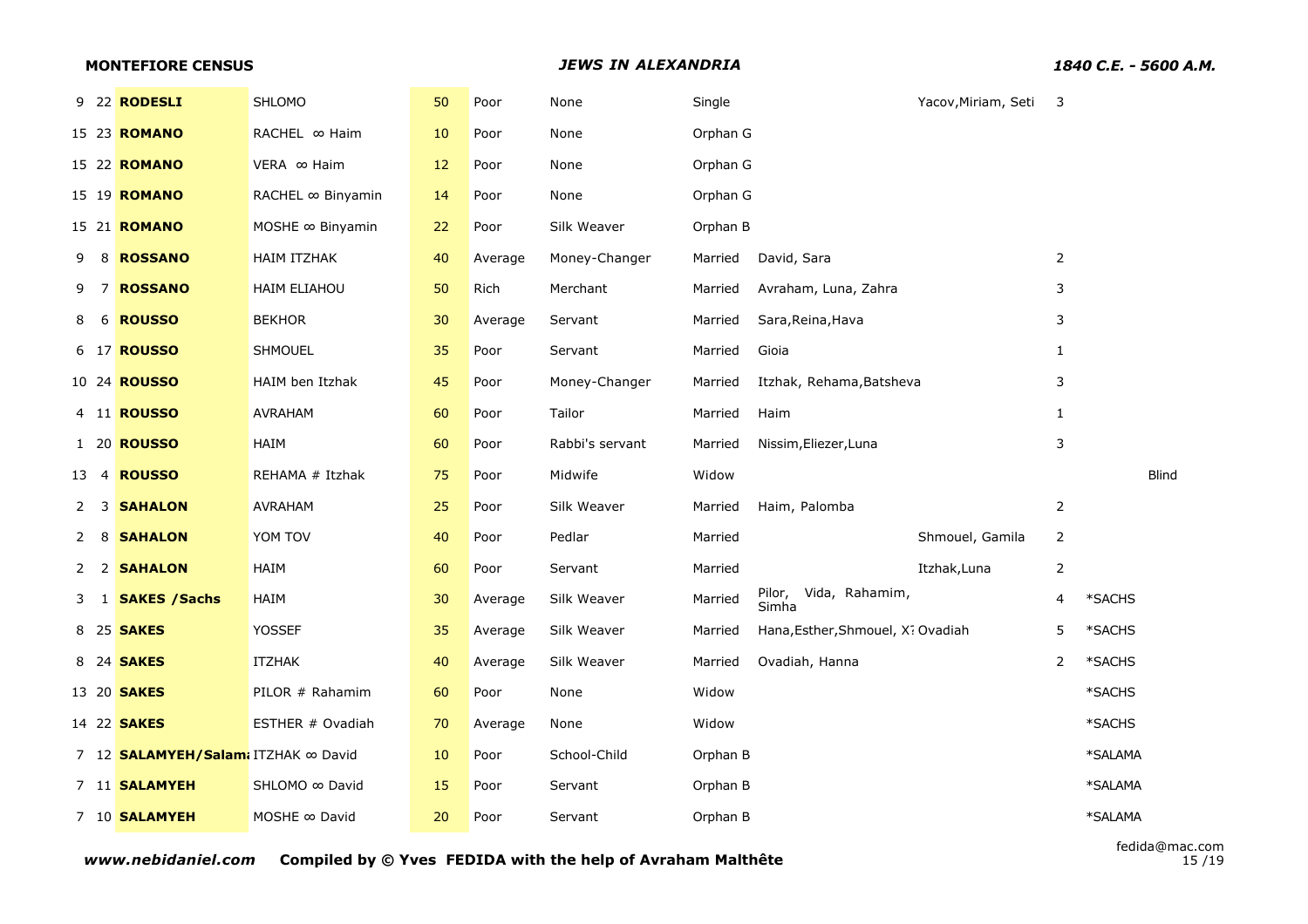## **MONTEFIORE CENSUS** *JEWS IN ALEXANDRIA 1840 C.E. - 5600 A.M.*

| 5. | 4 SALAMYEH             | YOSSEF ben Shlomo     | 26 | Average | Banker                  | Married  | Shlomo, Rachel, Reina                   |              | 3              | *SALAMA          |
|----|------------------------|-----------------------|----|---------|-------------------------|----------|-----------------------------------------|--------------|----------------|------------------|
|    | 1 12 SALAMYEH          | <b>BEKHOR</b>         | 30 | Poor    | None                    | Married  | Avraham                                 |              | 1              | *SALAMA          |
|    | 6 6 <b>SALAMYEH</b>    | <b>ITZHAK</b>         | 30 | Average | Money-Changer           | Married  | Yacov, Vida                             |              | $\overline{2}$ | *SALAMA          |
|    | 10 13 <b>SALAMYEH</b>  | YOSSEF ben Yom Tov    | 30 | Average | Money-Changer           | Married  | Rahamim, Eliahou,<br>Mordekhai          | Bekhor       | 4              | *SALAMA          |
|    | 4 14 <b>SALAMYEH</b>   | <b>NISSIM</b>         | 40 | Poor    | <b>Commission Agent</b> | Married  | Sara, Rachel                            |              | $\overline{2}$ | *SALAMA          |
|    | 1 10 <b>SALAMYEH</b>   | <b>YACOV</b>          | 45 | Poor    | Rabbi's servant         | Married  | Aharon, Itzhak, Shlomo,<br>Gamila, Sara | Haim, Miriam | $\overline{7}$ | *SALAMA & NOTE 1 |
|    | 2 18 SALAMYEH          | YOM TOV               | 60 | Poor    | Tailor                  | Married  | Rahamim, Yudah, Eliaho<br>u, Reina      |              | 4              | *SALAMA          |
|    | 13 10 <b>SALAMYIEH</b> | ??? # Yom Tov         | 75 | Poor    | None                    | Widow    |                                         |              |                | *SALAMA          |
|    | 7 2 <b>SALEK</b>       | MOSHE $\infty$ Daniel | 18 | Poor    | None                    | Orphan B |                                         |              |                |                  |
|    | 14 39 <b>SALEK</b>     | ESTHER # Daniel       | 50 | Poor    | None                    | Widow    |                                         |              |                |                  |
|    | 17 9 <b>SAMOUN</b>     | AVRAHAM               | 48 | Poor    | Pedlar                  | Married  | Avraham                                 |              | 1              | ş                |
|    | 14 30 <b>SANKARI</b>   | SARA # Avraham        | 60 | Poor    | None                    | Widow    |                                         |              |                |                  |
|    | 4 23 <b>SARFATI</b>    | <b>AVRAHAM</b>        | 50 | Poor    | None                    | Single   |                                         |              | 0              |                  |
|    | 9 16 <b>SAYADAH</b>    | <b>MOSHE</b>          | 30 | Poor    | None                    | Married  |                                         |              | 0              |                  |
|    | 14 45 <b>SAYADAH</b>   | SHOSHANA # David      | 60 | Poor    | None                    | Widow    |                                         |              |                |                  |
|    | 14 46 <b>SAYADAH</b>   | LUNA # Moshe          | 60 | Poor    | None                    | Widow    |                                         |              |                |                  |
|    | 8 16 <b>SEBTON</b>     | DAVID                 | 30 | Average | Servant                 | Married  | Yacov                                   |              | 1              |                  |
|    | 8 18 <b>SEBTON</b>     | <b>ITZHAK</b>         | 30 | Poor    | Servant                 | Married  |                                         |              | 0              |                  |
|    | 8 17 <b>SEBTON</b>     | HAIM                  | 40 | Average | Servant                 | Married  | Yossef, Maatouk                         |              | 2              |                  |
|    | 16 12 <b>SEBTON</b>    | KHALIFA ∞ Mordechaï   | 6  | Poor    | None                    | Orphan B |                                         |              |                |                  |
|    | 16 11 <b>SEBTON</b>    | YUDAH ∞ Mordechaï     | 8  | Poor    | None                    | Orphan B |                                         |              |                |                  |
|    | 16 10 <b>SEBTON</b>    | SHLOMO ∞ Mordechaï    | 12 | Poor    | None                    | Orphan B |                                         |              |                |                  |
|    | 3 19 SEDNAOUI          | <b>ITZHAK</b>         | 60 | Poor    | Coin Assayor            | Married  | Rahamim, Yacov, Mazal                   | Avraham      | 4              |                  |
|    | 14 7 <b>SETTON</b>     | ESTHER # Yacov        | 70 | Poor    | None                    | Widow    |                                         |              |                |                  |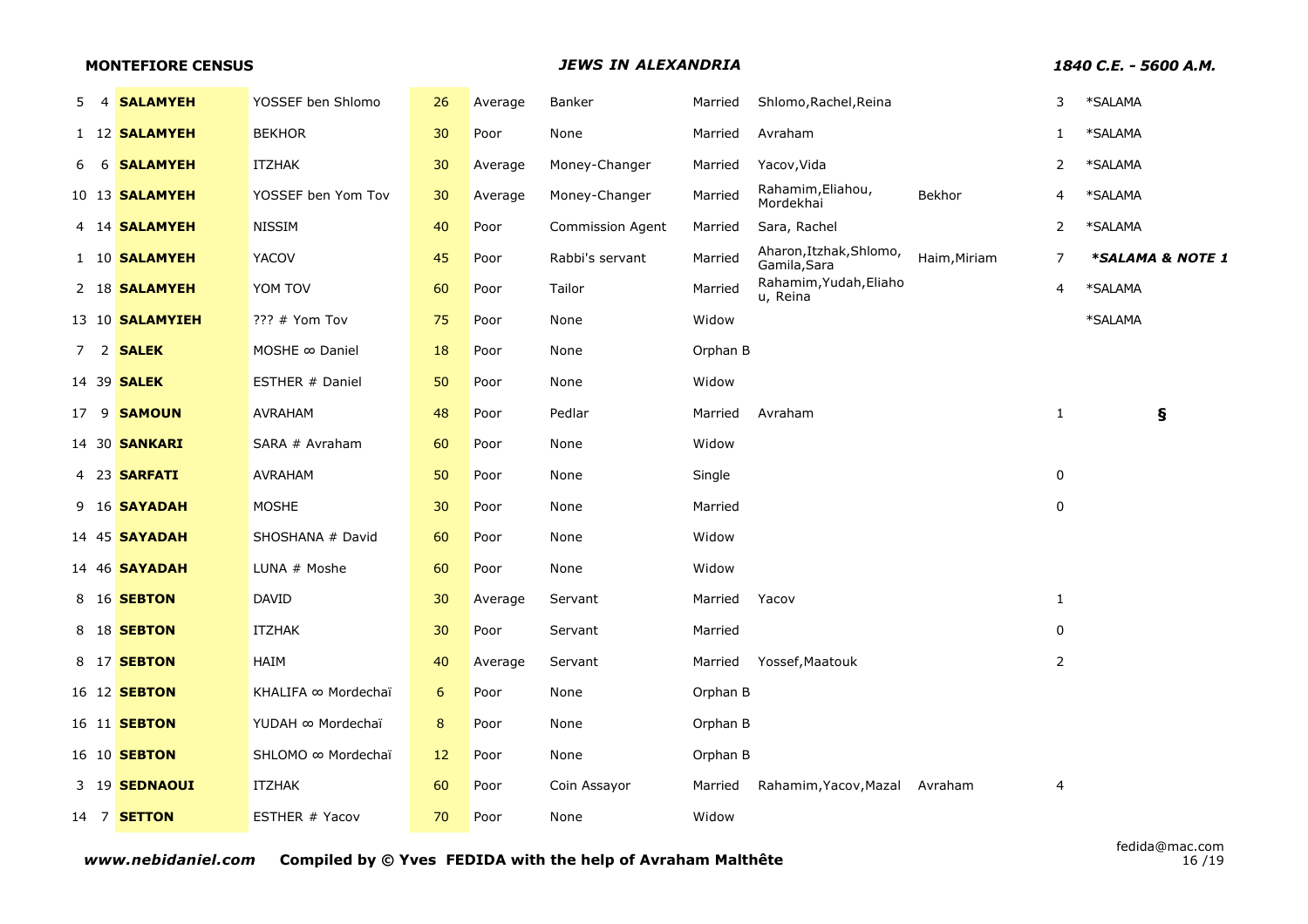|    | <b>MONTEFIORE CENSUS</b> |                            |           |         | <b>JEWS IN ALEXANDRIA</b> |          |                                               |                               |                | 1840 C.E. - 5600 A.M.            |
|----|--------------------------|----------------------------|-----------|---------|---------------------------|----------|-----------------------------------------------|-------------------------------|----------------|----------------------------------|
|    | 18 5 <b>SHABBAT</b>      | <b>BINYAMIN</b>            | $\approx$ | Average | Money-Changer             | Married  | Shlomo, Moshe, Itzhak,<br>Nigma               |                               | 4              | Ş                                |
|    | 3 22 <b>SHALOM</b>       | AVRAHAM                    | 30        | Poor    | None                      | Single   |                                               |                               | $\mathbf 0$    |                                  |
|    | 18 2 SHOSHANA            | <b>MASSEOUD</b>            | 60        | Average | Shokhet & Teacher         | Married  |                                               |                               | $\Omega$       | § - from Morocco 20<br>years ago |
|    | 6 21 <b>SION</b>         | YUDAH                      | 50        | Average | <b>Tobacco Merchant</b>   | Married  | Avraham, Itzhak, Yacov, Yossef<br>Hava        |                               | 5              |                                  |
|    | 4 12 <b>SITAOUI</b>      | <b>AVRAHAM</b>             | 65        | Poor    | Servant                   | Married  | Zahra, Rachel                                 |                               | $\overline{2}$ |                                  |
|    | 7 25 <b>SOUCAR</b>       | HAIM                       | 18        | Poor    | None                      | Orphan B |                                               |                               |                |                                  |
|    | 7 24 <b>SOUCAR</b>       | <b>AVRAHAM</b>             | 20        | Poor    | None                      | Orphan B |                                               |                               |                |                                  |
|    | 5 SOUPINO                | YOSSEF ben Shlomo          | 25        | Average | Silk Weaver               | Married  |                                               | Vicky                         | $\mathbf{1}$   |                                  |
| -4 | <b>SOUPINO</b>           | <b>SHLOMO</b>              | 50        | Average | Silk Weaver               | Married  | Haim, Clara                                   | Eliahou, Mordekhaï<br>,Senora | 5              |                                  |
|    | 13 2 <b>SOUSSI</b>       | MAASEOUDA #Yacov           | 70        | Poor    | None                      | Widow    |                                               |                               |                | Blind                            |
|    | 8 10 <b>SUARES</b>       | <b>AVRAHAM ben Raphael</b> | 30        | Average | Manufacturer              | Married  | Eliahou,<br>Yossef,<br>Shlomo, Raphael, Yudah |                               | 5              |                                  |
|    | 8 9 <b>SUARES</b>        | <b>MENAHEM</b>             | 45        | Average | Commission Agent          | Married  | Yossef, Rivka                                 | Avraham                       | 3              | <b>NOTE 5</b>                    |
|    | 8 8 SUARES               | <b>ITZHAK</b>              | 50        | Average | Commission Agent          | Married  | Yossef, Avraham                               | Lea, Mordekhai                | 4              | <b>NOTE 5</b>                    |
|    | 14 29 TAÏEB              | ESTHER # Haim              | 60        | Poor    | None                      | Widow    |                                               |                               |                |                                  |
|    | 6 1 <b>TAMAM</b>         | <b>BEKHOR</b>              | 25        | Average | Silk Weaver               | Married  | Hillel, Sarah                                 |                               | 2              |                                  |
|    | 3 2 <b>TAMAM</b>         | HILLEL ben Shlomo          | 30        | Average | Watch-Repair              | Married  | Meier                                         |                               | $\mathbf{1}$   |                                  |
|    | 2 24 <b>TAMAM</b>        | <b>PINHAS</b>              | 50        | Poor    | None                      | Married  | Moshe, David                                  |                               | $\overline{2}$ |                                  |
|    | 2 4 TAMAM                | <b>HILLEL</b>              | 60        | Poor    | Pedlar                    | Married  | Simha                                         | Avraham                       | $\overline{2}$ |                                  |
|    | 2 25 <b>TAMAM</b>        | <b>SHLOMO</b>              | 70        | Poor    | None                      | Married  |                                               |                               | 0              |                                  |
|    | 16 16 <b>TAOUIL</b>      | SHAOUL ∞ David             | 20        | Poor    | Silk Weaver               | Orphan B |                                               |                               |                |                                  |
|    | 5 17 <b>TAPIRO</b>       | <b>ELIAHOU</b>             | 60        | Poor    | Shamash @ Bet Din         | Married  |                                               |                               | 0              |                                  |
|    | 4 24 TENAÏCHE            | MORDECHAÏ                  | 40        | Poor    | None                      | Single   |                                               |                               | 0              |                                  |
|    | 8 13 TILCHE              | <b>BAROUKH</b>             | 30        | Rich    | Banker                    | Married  | Yossef, Yacov, Reina                          |                               | $\mathsf 3$    |                                  |
|    | 5 7 TORTIR               | HAIM                       | 40        | Poor    | Dyer                      | Married  | Avraham,<br>Moshe,<br>Esmorod?                |                               | 3              |                                  |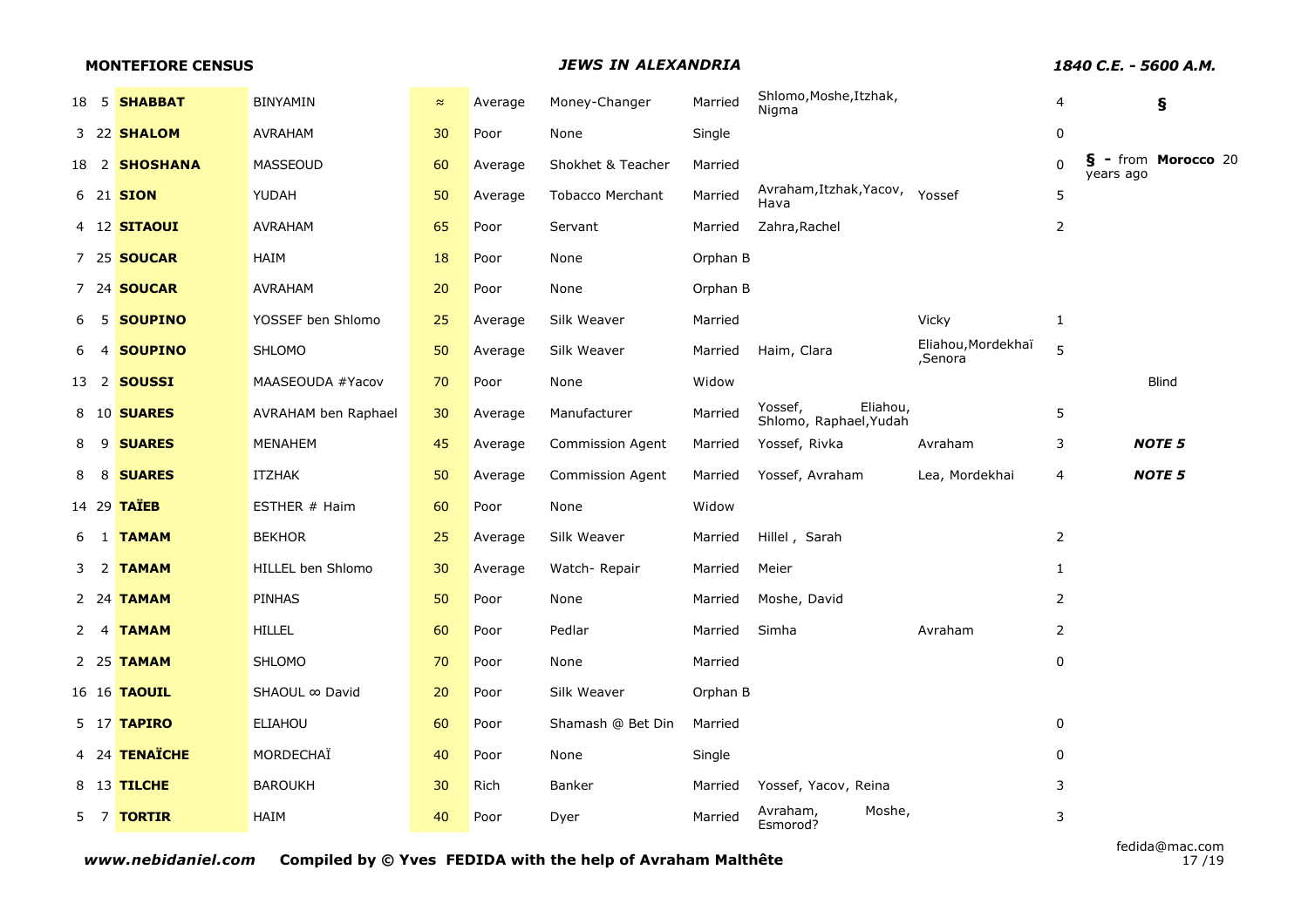|        | <b>MONTEFIORE CENSUS</b> |                                                                                                                                                    |                                 |         | <b>JEWS IN ALEXANDRIA</b>      |         |                                                                                                                  |       |              | 1840 C.E. - 5600 A.M. |
|--------|--------------------------|----------------------------------------------------------------------------------------------------------------------------------------------------|---------------------------------|---------|--------------------------------|---------|------------------------------------------------------------------------------------------------------------------|-------|--------------|-----------------------|
|        | 1 1 TOURIEL              | <b>SHMOUEL</b>                                                                                                                                     | 45                              | Poor    | <b>Bread Merchant</b>          | Married | Moshe, Miriam, Esther                                                                                            |       | 3            |                       |
|        | 1 2 <b>TOURIEL</b>       | HAIM                                                                                                                                               | 50                              | Poor    | <b>Bread Merchant</b>          | Married | Moshe, Rosa, Esther                                                                                              | Simha | 4            |                       |
|        | 13 9 <b>TOURIEL</b>      | ESTHER # David                                                                                                                                     | 60                              | Poor    | None                           | Widow   |                                                                                                                  |       |              | <b>NOTE 10</b>        |
|        | 14 10 <b>TOURIEL</b>     | ESTHER # Moshe                                                                                                                                     | 60                              | Poor    | None                           | Widow   |                                                                                                                  |       |              |                       |
|        | 13 1 <b>TOURIEL</b>      | RIVKA # Moshe                                                                                                                                      | 70                              | Poor    | None                           | Widow   |                                                                                                                  |       |              | <b>Blind</b>          |
|        | 14 23 <b>TOURIEL</b>     | GAMILA # Moshe                                                                                                                                     | 70                              | Poor    | None                           | Widow   |                                                                                                                  |       |              |                       |
|        | 5 6 <b>VAIS</b>          | <b>YEHOUDA</b>                                                                                                                                     | 30                              | Average | Banker                         | Married | Moshe, David, Hana, Miria<br>m                                                                                   |       | 4            |                       |
|        | $2 \quad 5$ VAIS         | HAIM                                                                                                                                               | 70                              | Poor    | None                           | Married |                                                                                                                  |       | 0            | <b>Blind</b>          |
|        | 2 6 VERSANO              | AHARON                                                                                                                                             | 70                              | Poor    | None                           | Married |                                                                                                                  |       | 0            |                       |
|        | 6 23 <b>YOAV</b>         | <b>YOSSEF</b>                                                                                                                                      | 22                              | Poor    | Manufactured Goods<br>Merchant | Married | Miriam                                                                                                           |       | $\mathbf{1}$ |                       |
|        | 4 19 <b>YOAV</b>         | <b>YACOV</b>                                                                                                                                       | 70                              | Poor    | <b>Commission Agent</b>        | Single  |                                                                                                                  |       | 0            |                       |
|        | 17 22 ZAGDOUN            | <b>AVRAHAM</b>                                                                                                                                     | 40                              | Poor    | Pedlar                         | Married |                                                                                                                  |       | 0            | ş                     |
|        | 9 ZANCO                  | <b>SHMOUEL</b>                                                                                                                                     | 50                              | Poor    | Silversmith                    | Married | Yacov, Aziza, Rachel                                                                                             |       | 3            |                       |
|        | 3 14 <b>ZEITOUN</b>      | <b>MOSHE</b>                                                                                                                                       | 20                              | Poor    | Servant                        | Married |                                                                                                                  |       | 0            |                       |
|        |                          |                                                                                                                                                    |                                 |         |                                |         |                                                                                                                  |       |              |                       |
|        | <b>NOTES</b>             |                                                                                                                                                    |                                 |         | Montefiore Volume Nº 556       |         |                                                                                                                  |       |              |                       |
| $\neq$ |                          | Unless otherwise specified all originate in Alexandria / Egypt                                                                                     |                                 |         |                                |         |                                                                                                                  |       |              |                       |
|        | $\approx$ Not available  |                                                                                                                                                    | ş                               |         | Rabbis & Community Leaders     |         | <b>VALENSIN, TORIA,</b> families of community leaders are missing<br><b>SONCINO AND FUA</b>                      |       |              |                       |
|        | ∞ Son/Daughter of        | # Widow of                                                                                                                                         |                                 | $\ast$  | <b>Added by translator</b>     |         |                                                                                                                  |       |              |                       |
|        | $\mathbf{1}$             |                                                                                                                                                    |                                 |         |                                |         | His father left for Israel 15 years ago & is buried there. Since that time Yacov's wealth has dwindled. Now poor |       |              |                       |
|        | $\overline{\mathbf{2}}$  | Was among the richest men in the city; he lost his business & was ruined 5 years ago after the Pacha forcefully took 50000 Piasters which had been |                                 |         |                                |         |                                                                                                                  |       |              |                       |
|        |                          | transfered to him in Egypt                                                                                                                         |                                 |         |                                |         |                                                                                                                  |       |              |                       |
|        | $\mathbf{3}$             | Her father was an eminent person. Her brother maintains his sisters. He is in folio 10                                                             |                                 |         |                                |         |                                                                                                                  |       |              |                       |
|        | 4                        |                                                                                                                                                    | Financially dependent on father |         |                                |         |                                                                                                                  |       |              |                       |